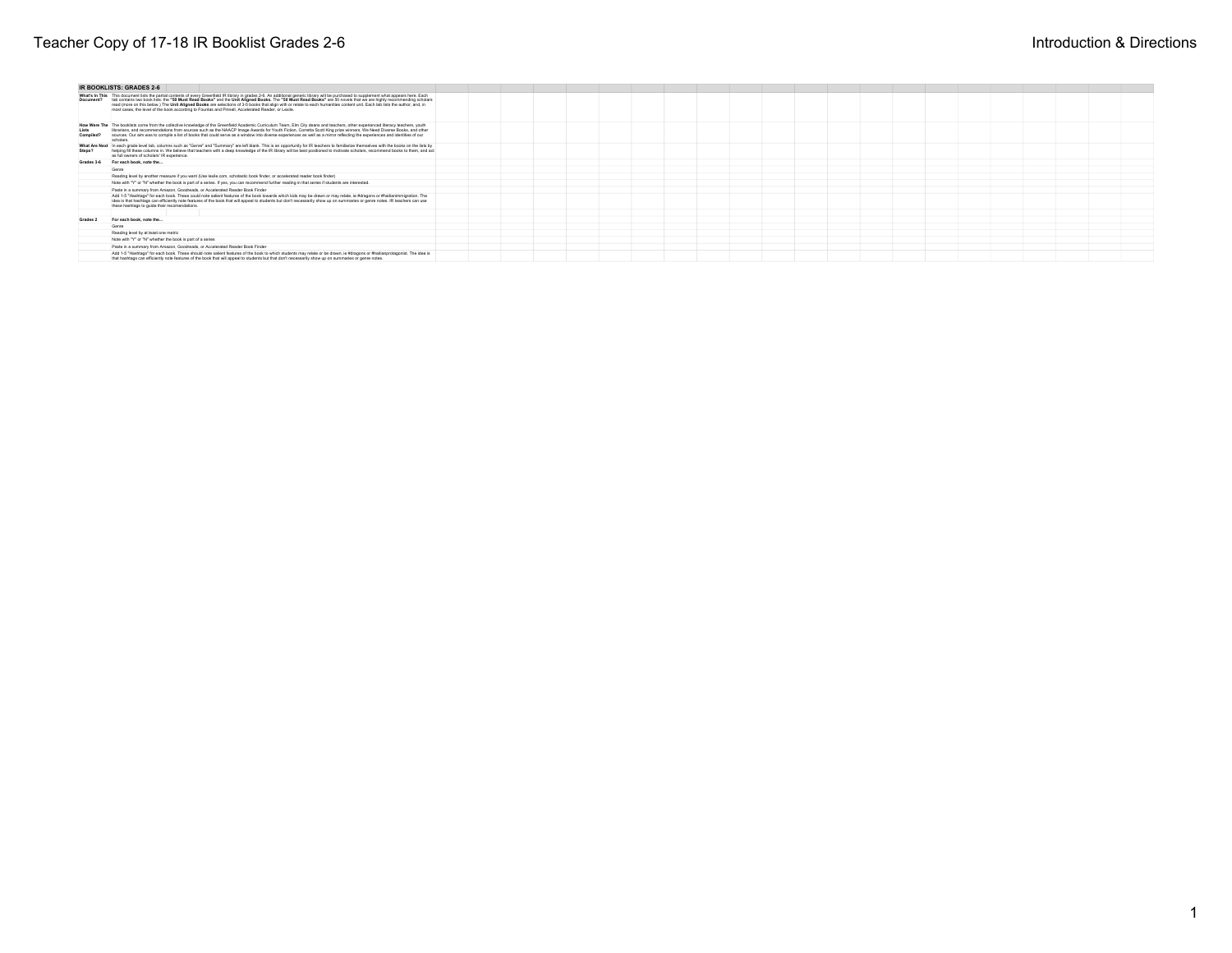| 2nd Grade "50 Must Read"<br><b>Books</b>                   |                            |       |                   |                |                                          |                 |                |
|------------------------------------------------------------|----------------------------|-------|-------------------|----------------|------------------------------------------|-----------------|----------------|
| <b>Title</b>                                               | <b>Author</b>              | Genre | Lexile ATOS Level | F&P<br>Reading | <b>Series</b><br>$\overline{\mathbf{?}}$ | <b>Hashtags</b> | <b>Summary</b> |
| 1 Squish, Super Amoeba                                     | Holm, Jennifer<br>L.       |       |                   |                |                                          |                 |                |
| 2 Dracula Madness                                          | Labatt, Mary               |       |                   |                |                                          |                 |                |
| Magic Tree House: Midnight<br>3 on the Moon                | Osborne                    |       |                   |                |                                          |                 |                |
| 4 Slappy's Tales of Horror                                 | Stine, R.L.                |       |                   |                |                                          |                 |                |
| Magic Tree House: Pirates<br>5 Past Noon                   | Osborne                    |       |                   |                |                                          |                 |                |
| Young Cam Jansen and the<br>6 Lost Tooth                   | Alder, David A             |       |                   |                |                                          |                 |                |
| 7 Babymouse: DragonSlayer                                  | Holm, Jennifer<br>L.       |       |                   |                |                                          |                 |                |
| 8 Squish #5 Game On!                                       | Holm, Jennifer<br>L.       |       |                   |                |                                          |                 |                |
| 9 El Deafo                                                 | Bell, Cece                 |       |                   |                |                                          |                 |                |
| The Bailey School Kids:<br>10 Bogeymen Don't Play Football | Dadey,<br>Debbie           |       |                   |                |                                          |                 |                |
| The Magic School Bus and the Smith,<br>11 Shark Adventure  | Elizabeth                  |       |                   |                |                                          |                 |                |
| Calendar Mysteries: January<br>12 Joker                    | Roy, Ron                   |       |                   |                |                                          |                 |                |
| 13 Miami Jackson Gets it Straight Patricia                 | McKissack,                 |       |                   |                |                                          |                 |                |
| Get Ready for Gabi: Who's<br>14 That Girl?                 | Montes,<br>Marisa          |       |                   |                |                                          |                 |                |
| 15 Amelia in Heroes and Villains                           | Gownley,<br>Jimmy          |       |                   |                |                                          |                 |                |
| Junie B. Jones and the Stupid,<br>16 Smelly Bus            | Park, Barbara              |       |                   |                |                                          |                 |                |
| Princess Posey and the First<br>17 Grade Parade            | Greene,<br>Stephanie       |       |                   |                |                                          |                 |                |
| 18 Little Bear                                             | Minarik, Else<br>Holmelund |       |                   |                |                                          |                 |                |
| 19 Frog and Toad are Friends                               | Lobel, Arnold              |       |                   |                |                                          |                 |                |
| Sassy #4: The Dazzle Disaster Draper,<br>20 Dinner Party   | Sharon M                   |       |                   |                |                                          |                 |                |
| 21 The Stories Huey Tells                                  | Cameron, Ann               |       |                   |                |                                          |                 |                |
| Lunch Lady and the<br>22 Schoolwide Scuffle                | Krosoczka.<br>Jarrett J.   |       |                   |                |                                          |                 |                |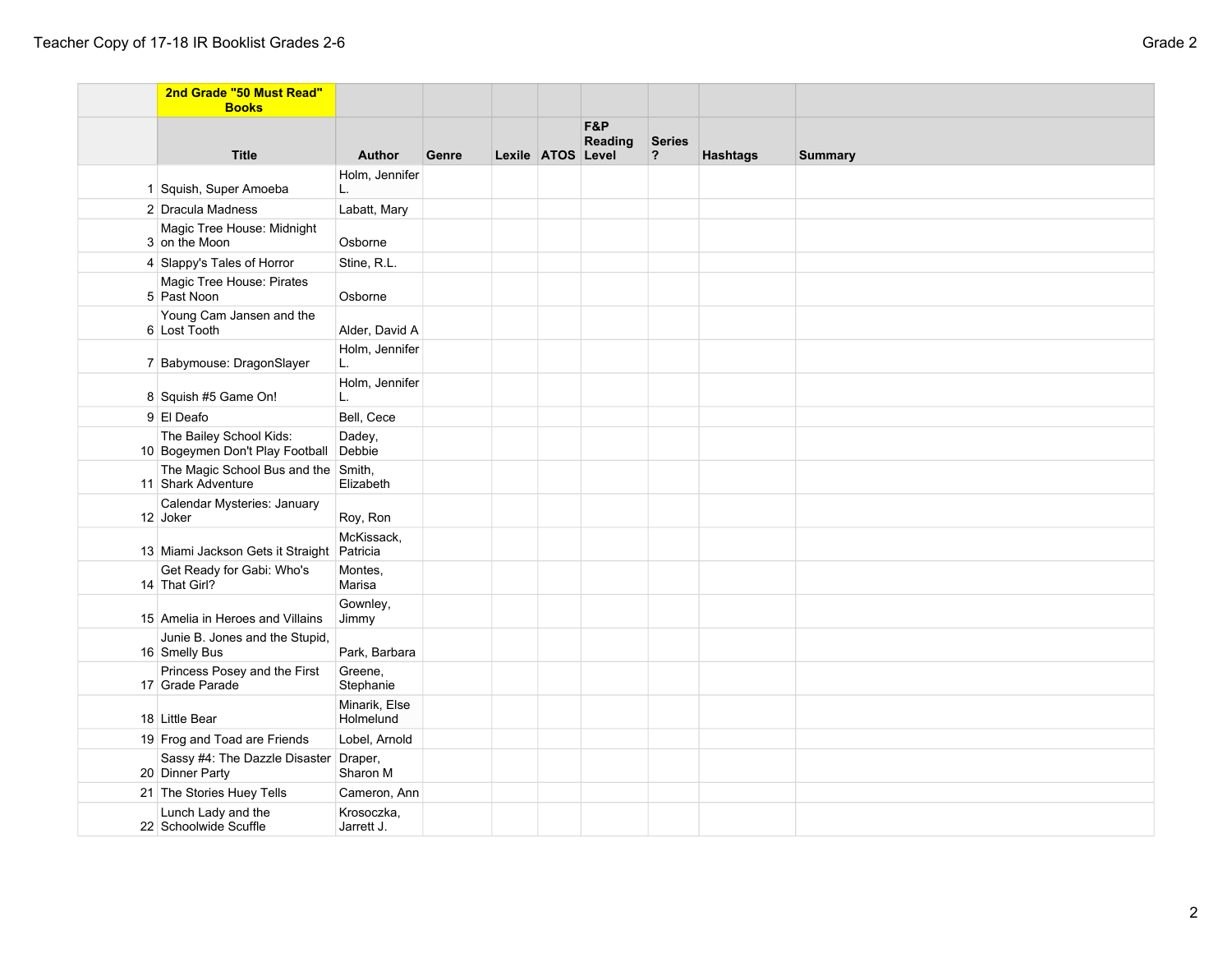39 Play

Pinky & Rex and the School

Howe, James

| 2nd Grade "50 Must Read"<br><b>Books</b>                    |                        |       |                   |                           |                                          |                 |                |
|-------------------------------------------------------------|------------------------|-------|-------------------|---------------------------|------------------------------------------|-----------------|----------------|
| <b>Title</b>                                                | <b>Author</b>          | Genre | Lexile ATOS Level | <b>F&amp;P</b><br>Reading | <b>Series</b><br>$\overline{\mathbf{?}}$ | <b>Hashtags</b> | <b>Summary</b> |
| 23 Amelia Bedelia's First Vote                              | Parish,<br>Herman      |       |                   |                           |                                          |                 |                |
| 24 Julian, Secret Agent                                     | Cameron, Ann           |       |                   |                           |                                          |                 |                |
| 25 Poppy the Pirate Dog                                     | Kessler, Liz           |       |                   |                           |                                          |                 |                |
| Zapato Power: Freddie Ramos<br>26 ZoomS to the Rescue       | Jules,<br>Jacqueline   |       |                   |                           |                                          |                 |                |
| 27 No More Spanish!                                         | Montes,<br>Marisa      |       |                   |                           |                                          |                 |                |
| 28 Roller Girl                                              | Jamieson,<br>Victoria  |       |                   |                           |                                          |                 |                |
| 29 Lies and Other Tall Tales                                | Hurston, Zora<br>Neale |       |                   |                           |                                          |                 |                |
| 30 Dory Fantasmagory                                        | Hanlon, Abby           |       |                   |                           |                                          |                 |                |
| 31 My Family Adventure                                      | Jules,<br>Jacqueline   |       |                   |                           |                                          |                 |                |
| Sam: Dog Detective - Aliens in<br>32 Woodford               | Labatt, Mary           |       |                   |                           |                                          |                 |                |
| Pigsticks and Harold and the<br>33 Incredible Journey       | Milway, Alex           |       |                   |                           |                                          |                 |                |
| <b>Bradford Street Buddies: The</b><br>34 Backyard Camp-Out | Nolen, Jerdine         |       |                   |                           |                                          |                 |                |
| Max and Jax in the Second<br>35 Grade                       | Nolen, Jerdine         |       |                   |                           |                                          |                 |                |
| Judy Moody #10: Judy Moody<br>36 and the Not Bummer Summer  | McDonald,<br>Megan     |       |                   |                           |                                          |                 |                |
| Ricky Ricotta's Giant (Mighty)<br>37 Robot                  | Pilkey, Dav            |       |                   |                           |                                          |                 |                |
| 38 Little Rhino #1: My New Team Howard, Ryan                |                        |       |                   |                           |                                          |                 |                |

| Zapato Power: Freddie Ramos Jules,<br>40 Takes Off       | Jacqueline             |  |  |  |  |
|----------------------------------------------------------|------------------------|--|--|--|--|
| Mariathne's Story: Painted<br>41 Words & Spoken Memories | Aliki                  |  |  |  |  |
| 42 Emma is on the Air: Showtime Siegal, Ida              |                        |  |  |  |  |
| 43 Loved Best                                            | McKissack,<br>Patricia |  |  |  |  |
| Ballpark Mysteries: The All-<br>44 Star Joker            | Kelly, David A         |  |  |  |  |
|                                                          |                        |  |  |  |  |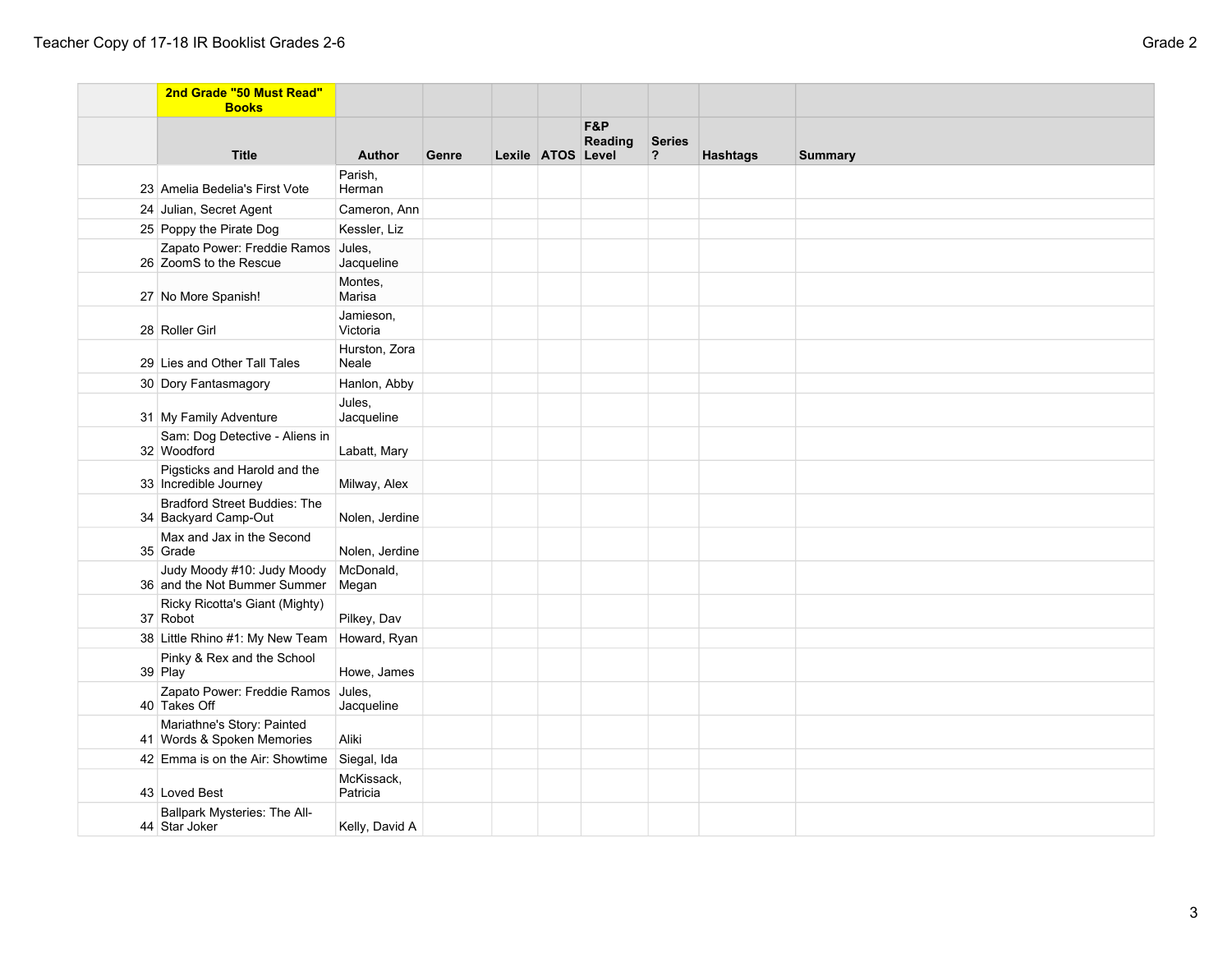|                        | 2nd Grade "50 Must Read"<br><b>Books</b>                         |                                 |       |                   |                |                                          |                 |                |
|------------------------|------------------------------------------------------------------|---------------------------------|-------|-------------------|----------------|------------------------------------------|-----------------|----------------|
|                        | <b>Title</b>                                                     | <b>Author</b>                   | Genre | Lexile ATOS Level | F&P<br>Reading | <b>Series</b><br>$\overline{\mathbf{?}}$ | <b>Hashtags</b> | <b>Summary</b> |
|                        | Make Way for Dyamonde<br>45 Daniel                               | Grimes, Nikki                   |       |                   |                |                                          |                 |                |
|                        | 46 Guinea Dog                                                    | Jennings,<br>Patrick            |       |                   |                |                                          |                 |                |
|                        | 47 The Lost Boy                                                  | Ruth, Greg                      |       |                   |                |                                          |                 |                |
|                        | Keena Ford and the Secret<br>48 Journal Mix-up                   | Thomson,<br>Melissa             |       |                   |                |                                          |                 |                |
|                        | 49 Nate the Great                                                | Sharmat,<br>Marjorie<br>Weinman |       |                   |                |                                          |                 |                |
|                        | 50 The Magic Finger                                              | Dahl, Roald                     |       |                   |                |                                          |                 |                |
|                        |                                                                  |                                 |       |                   |                |                                          |                 |                |
|                        |                                                                  |                                 |       |                   |                |                                          |                 |                |
|                        |                                                                  |                                 |       |                   |                |                                          |                 |                |
|                        | 2nd Grade Unit Aligned<br><b>Books (1 copy of each)</b>          |                                 |       |                   |                |                                          |                 |                |
| Unit                   | <b>Title</b>                                                     | <b>Author</b>                   | Genre | Lexile ATOS Level | F&P<br>Reading | <b>Series</b><br>$\overline{\mathbf{?}}$ | <b>Hashtags</b> | <b>Summary</b> |
| Latino Civil<br>Rights | Cesar Chavez                                                     | Juarez,<br>Christine            |       |                   |                |                                          |                 |                |
|                        | Cesar Chavez: Protecting<br>Farm Workers                         | Macceca<br>Stephanie E.         |       |                   |                |                                          |                 |                |
|                        | Dolores Huerta: A Hero To<br><b>Migrant Workers</b>              | Warren,<br>Sarah                |       |                   |                |                                          |                 |                |
|                        | Side By Side: The Story of<br>Dolores Huerta and Cesar<br>Chavez | Brown,<br>Monica                |       |                   |                |                                          |                 |                |
|                        | What Can You Do With a<br>Paleta?                                | Tafolla,<br>Carmen              |       |                   |                |                                          |                 |                |
| Kingdoms               | Early African   Kumba and Kambili: A Tale<br>from Mali           | Barchers,<br>Suzanne I          |       |                   |                |                                          |                 |                |
|                        | Sunjata: Warrior King of Mali                                    | Fontes,<br>Justine              |       |                   |                |                                          |                 |                |
|                        | My Baby                                                          | Winter,<br>Jeanette             |       |                   |                |                                          |                 |                |
|                        | In the Small, Small Night                                        | Kurtz, Jane                     |       |                   |                |                                          |                 |                |
|                        | Ghana                                                            | Davis, Lucile                   |       |                   |                |                                          |                 |                |
| Ancient<br>Greece &    | Amazing Greek Myths of<br>Greek Myths   Wonder and Blunders      | Townsend,<br>Mike               |       |                   |                |                                          |                 |                |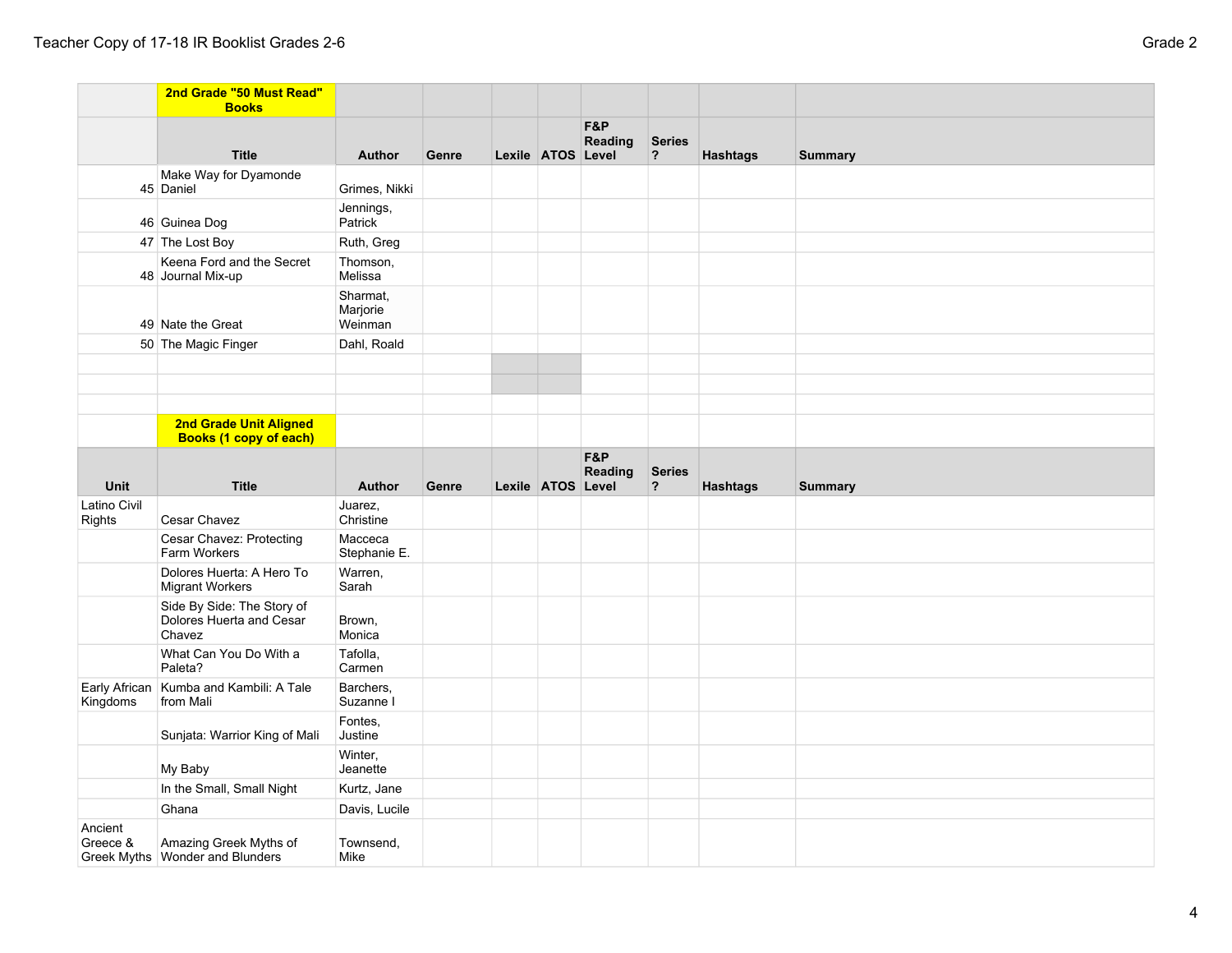|                                   | 2nd Grade "50 Must Read"<br><b>Books</b>                |                        |       |                   |                |                    |                 |                |
|-----------------------------------|---------------------------------------------------------|------------------------|-------|-------------------|----------------|--------------------|-----------------|----------------|
|                                   | <b>Title</b>                                            | <b>Author</b>          | Genre | Lexile ATOS Level | F&P<br>Reading | <b>Series</b><br>? | <b>Hashtags</b> | <b>Summary</b> |
|                                   | Lost in the Labyrinth                                   | Peacock, L.A.          |       |                   |                |                    |                 |                |
|                                   | Mount Olympus Basketball                                | O'Malley,<br>Kevin     |       |                   |                |                    |                 |                |
|                                   | The Twelve Labors of<br>Hercules                        | Cerasini, Marc         |       |                   |                |                    |                 |                |
|                                   | Run With Me, Nike! The<br>Olympics in 420 B.C.          | Case,<br>Cassandra     |       |                   |                |                    |                 |                |
|                                   | Greece                                                  | Allard, Denise         |       |                   |                |                    |                 |                |
| <b>Early Native</b><br>Americans  | Coyote: A Trickster Tale from<br>the American Southwest | McDermott,<br>Gerald   |       |                   |                |                    |                 |                |
|                                   | The Warrior Maiden                                      | Schecter,<br>Ellen     |       |                   |                |                    |                 |                |
|                                   | The Pueblo People                                       | Ring, Susan            |       |                   |                |                    |                 |                |
|                                   | The Iroquois Indians                                    | Lund, Bill             |       |                   |                |                    |                 |                |
|                                   | Moonstick: The Seasons of the<br>Sioux                  | Bunting, Eve           |       |                   |                |                    |                 |                |
| Colonial<br>American<br>History   | A Lion to Guard Us                                      | Bulla, Clyde<br>Robert |       |                   |                |                    |                 |                |
|                                   | Pocahontas and John Smith                               | Smith, Andrea<br>P     |       |                   |                |                    |                 |                |
|                                   | Problems in Plymouth                                    | Hering,<br>Marianne    |       |                   |                |                    |                 |                |
|                                   | Finding Providence: The Story<br>of Roger Williams      | Avi                    |       |                   |                |                    |                 |                |
|                                   | Thanksgiving on Thursday                                | Osborne,<br>Mary Pope  |       |                   |                |                    |                 |                |
| Mexican/Am<br>erican<br>History   | Going Home                                              | Bunting, Eve           |       |                   |                |                    |                 |                |
|                                   | Playing Loteria                                         | Colato Lainez,<br>Rene |       |                   |                |                    |                 |                |
|                                   | Diego                                                   | Winter, Jonah          |       |                   |                |                    |                 |                |
|                                   | Come to Mexico                                          | Ring, Susan            |       |                   |                |                    |                 |                |
|                                   | We're From Mexico                                       | Parker,<br>Victoria    |       |                   |                |                    |                 |                |
| Immigration<br>and<br>Citizenship | Dear Primo: A Letter to My<br>Cousin                    | Tonatiuh,<br>Duncan    |       |                   |                |                    |                 |                |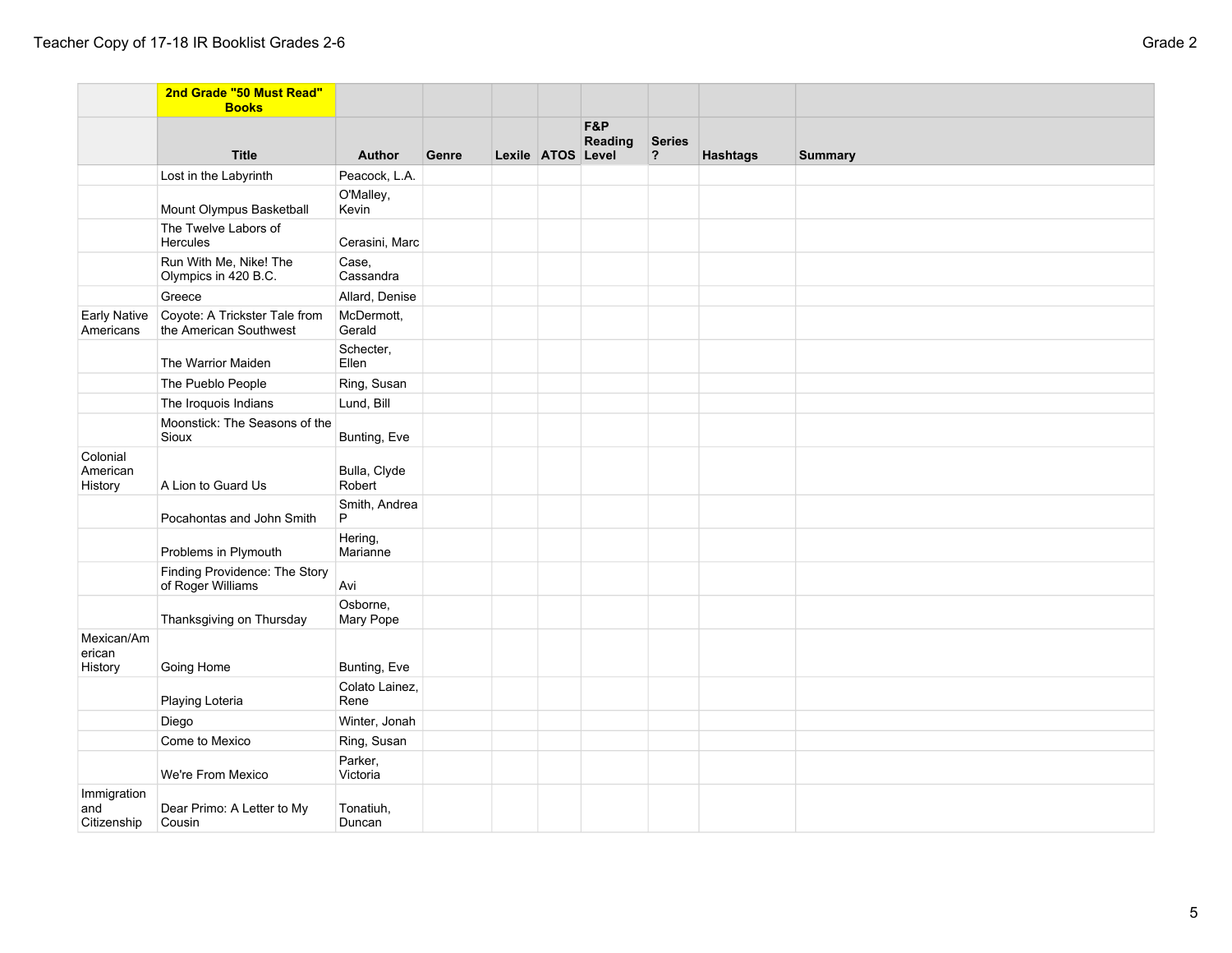|                             | 2nd Grade "50 Must Read"<br><b>Books</b>                                            |                       |       |                   |                |                          |          |                |
|-----------------------------|-------------------------------------------------------------------------------------|-----------------------|-------|-------------------|----------------|--------------------------|----------|----------------|
|                             | <b>Title</b>                                                                        | <b>Author</b>         | Genre | Lexile ATOS Level | F&P<br>Reading | Series<br>$\overline{?}$ | Hashtags | <b>Summary</b> |
|                             | Separate is Never Equal:<br>Sylvia Mendez & Her Family's<br>Fight for Desegregation | Tonatiuh,<br>Duncan   |       |                   |                |                          |          |                |
|                             | Vote for Isaiah! A Citizenship<br>Story                                             | Suen,<br>Anastasia    |       |                   |                |                          |          |                |
|                             | An American Face                                                                    | Czech, Jan M          |       |                   |                |                          |          |                |
|                             | Citizenship                                                                         | Kishel, Ann-<br>Marie |       |                   |                |                          |          |                |
| Keena Ford                  | Keena Ford and the Field Trip<br>Mix Up                                             | Thomson,<br>Melissa   |       |                   |                |                          |          |                |
|                             | Onyx McFly Saves the Day!                                                           | Judkins,<br>Crystal   |       |                   |                |                          |          |                |
|                             | Jaden Toussaint, The<br>Greatest: Ep 1 The Quest for<br>Screen Time                 | Dumas, Marti          |       |                   |                |                          |          |                |
| The Stories<br>Julian Tells | Julian's Glorious Summer                                                            | Cameron, Ann          |       |                   |                |                          |          |                |
|                             | Julian, Dream Doctor                                                                | Cameron, Ann          |       |                   |                |                          |          |                |
|                             | Gloria's Way                                                                        | Cameron, Ann          |       |                   |                |                          |          |                |
|                             |                                                                                     |                       |       |                   |                |                          |          |                |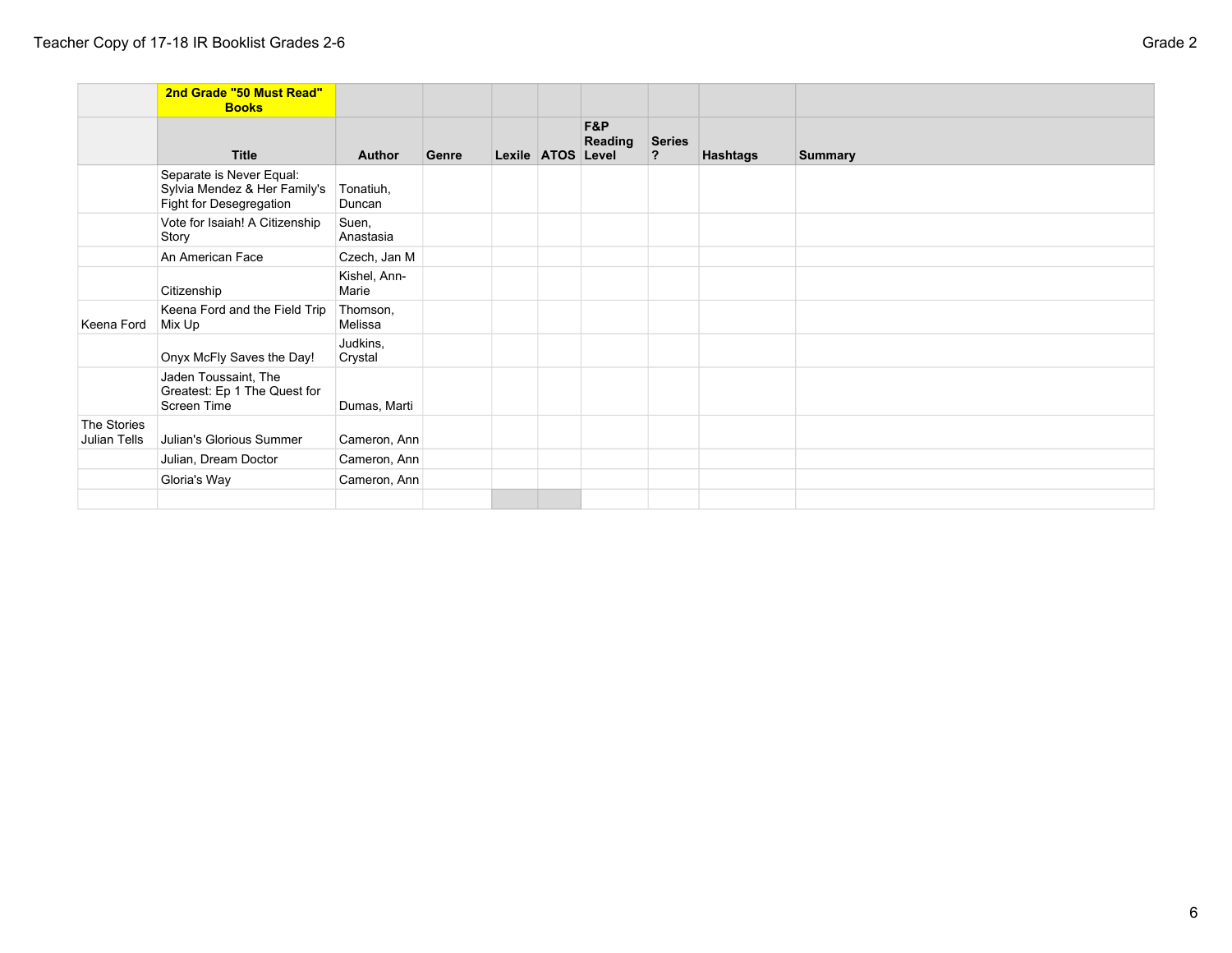| 3rd Grade "50 Must Read"<br><b>Books</b>               |                                          |                |     |                   |                |                  |                |
|--------------------------------------------------------|------------------------------------------|----------------|-----|-------------------|----------------|------------------|----------------|
| <b>Title</b>                                           | <b>Author</b>                            | Genre          |     | Lexile ATOS Level | F&P<br>Reading | Series? Hashtags | <b>Summary</b> |
| 1 Lowriders in Space                                   | Camper, Cathy Firstbook                  |                |     | 3                 |                |                  |                |
| 2 Ellray Jakes Stands Tall                             | Warner, Sally                            | Amazon         |     | 4.2               |                |                  |                |
| 3 New Shoes                                            | Meyer, Susan<br>Lynn                     | Firstbook      |     | 3.4               |                |                  |                |
| 4 It's All Greek to Me                                 | Scieszka, Jon                            | Booksour<br>ce |     | 3.7               |                |                  |                |
| Justin and the Best Biscuits in<br>5 the World         | Walter, Mildred Booksour<br><b>Pitts</b> | ce             |     |                   | P              |                  |                |
| 6 Sidewalk Story                                       | Mathis, Sharon Booksour<br>Bell          | ce             |     |                   | N              |                  |                |
| 7 Chevrolet Saturdays                                  | Boyd, Candy<br>Dawson                    | Amazon         | 590 |                   |                |                  |                |
| Brand New School, Brave New<br>8 Ruby                  | Barnes,<br>Derrick                       | Booksour<br>ce |     | 4.2               |                |                  |                |
| Minty: A Story of Young Harriet<br>9 Tubman            | Schroeder,<br>Alan                       | Amazon         |     | 3.6               |                |                  |                |
| 10 Lost in the Sun                                     | Graff, Lisa                              | Firstbook      |     |                   | $\circ$        |                  |                |
| 11 Gloria Rising                                       | Cameron, Ann Firstbook                   |                | 640 |                   |                |                  |                |
| 12 Skateboard Party                                    | English, Karen                           | Booksour<br>ce | 740 |                   |                |                  |                |
| 13 Freckle Juice                                       | Blume, Judy                              | Amazon         |     | $3.1$ O           |                |                  |                |
| 14 The Great Shelby Holmes                             | Eulberg,<br>Elizabeth                    | Amazon         | 690 |                   |                |                  |                |
| 15 A Fine, Fine School                                 | Creech,<br>Sharon                        | Firstbook      |     | $3.3$ O           |                |                  |                |
| 16 Who Was Jackie Robinson?                            | Herman, Gail                             | Firstbook      | 790 |                   |                |                  |                |
| 45 Frindle                                             | Clements,<br>Andrew                      | Firstbook      |     |                   | R              |                  |                |
| 18 Rimshots                                            | Smith, Charles<br>R.                     | Amazon         |     | $4.2$ P           |                |                  |                |
| 19 Nathaniel Talking                                   | Greenfield,<br>Eloise                    | Amazon         |     | $4.2$ P           |                |                  |                |
| 20 Ralph S. Mouse                                      | Cleary, Beverly Amazon                   |                | 610 |                   |                |                  |                |
| The Boy Who Lived With the<br>21 Bears                 | Bruchac,<br>Joseph                       | Amazon         |     | $4.4$ P           |                |                  |                |
| 22 Beezus and Ramona                                   | Cleary, Beverly Firstbook                |                |     | 4.8               |                |                  |                |
| Heroes In Training: Poseidon<br>23 and the Sea of Fury | Holub, Joan                              | Amazon         |     | 3.7               |                |                  |                |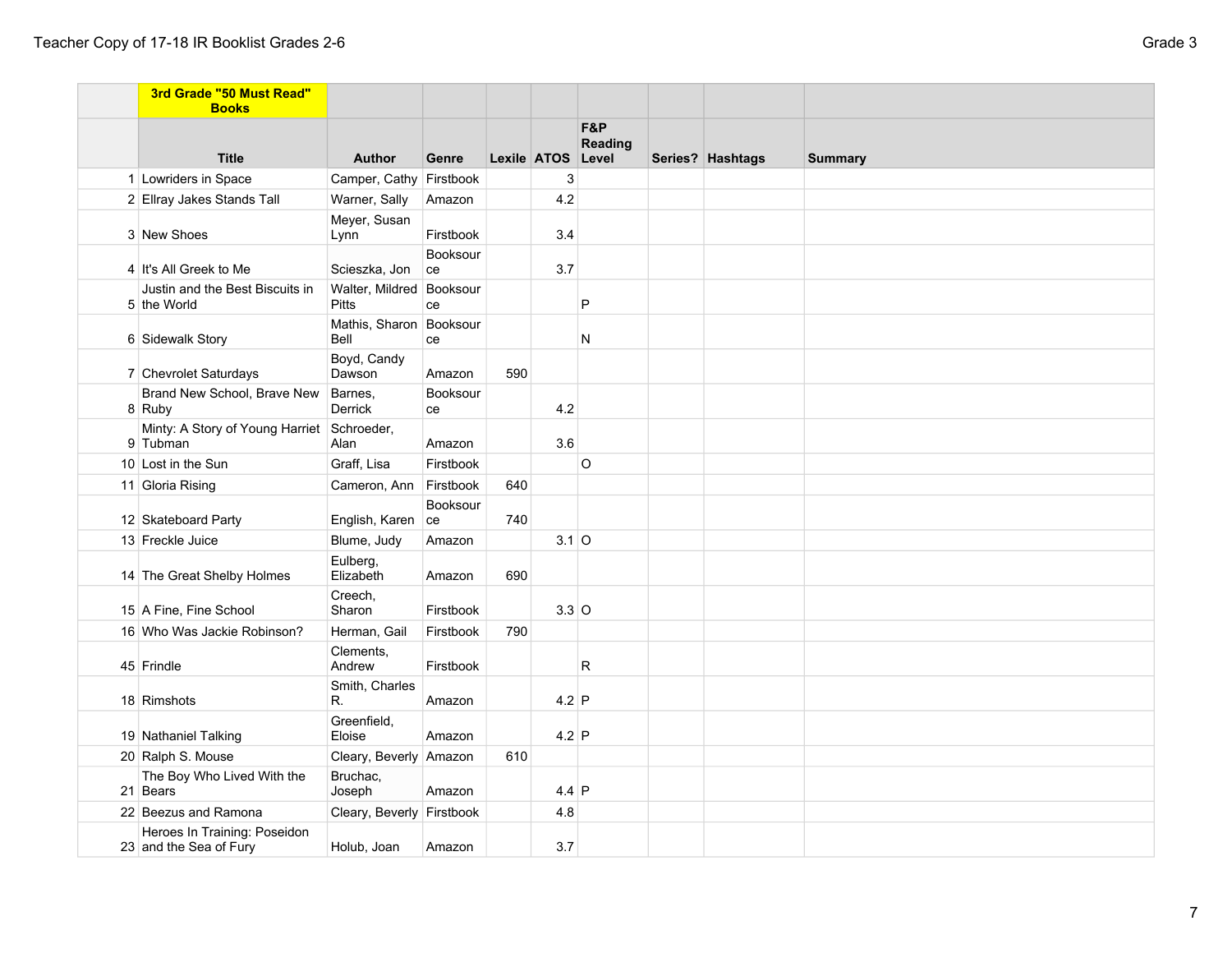| 3rd Grade "50 Must Read"<br><b>Books</b>                                                   |                                     |                |     |                   |                |                  |                |
|--------------------------------------------------------------------------------------------|-------------------------------------|----------------|-----|-------------------|----------------|------------------|----------------|
| <b>Title</b>                                                                               | <b>Author</b>                       | Genre          |     | Lexile ATOS Level | F&P<br>Reading | Series? Hashtags | <b>Summary</b> |
| Ackamarackus: Julius Lester's<br><b>Sumptuously Silly Fantastically</b><br>24 Funny Fables | Lester, Julius                      |                |     | $4.1$ P           |                |                  |                |
| 25 Anything But Typical                                                                    | Baskin, Nora<br>Raleigh             | Amazon         |     | $4.1$ P           |                |                  |                |
| Traveling Man: The Journey of<br>26 Ibn Battuta                                            | Rumford,<br>James                   | Booksour<br>ce |     |                   | 4 P            |                  |                |
| 27 Last Summer With Maizon                                                                 | Woodson,<br>Jacqueline              | Firstbook      |     |                   | 4 P            |                  |                |
| Marvin Redpost: Super Fast,<br>28 Out of Control!                                          | Sachar, Louis                       | Firstbook      |     | 3.6               |                |                  |                |
| Wayside School is Falling<br>29 Down                                                       | Sachar, Louis                       | Amazon         |     | 3.4               |                |                  |                |
| 30 One For the Murphys                                                                     | Hunt, Lynda<br>Mullaly              | Firstbook      |     | 3.4               |                |                  |                |
| 31 Keeping the Night Watch                                                                 | Smith, Hope<br>Anita                | Firstbook      |     | $3.6$ N           |                |                  |                |
| 32 Blubber                                                                                 | Blume, Judy                         | Booksour<br>ce |     | 3.8               |                |                  |                |
| 33 Leroy Ninker Saddles Up                                                                 | DiCamillo,<br>Kate                  | Amazon         |     | 3.7               |                |                  |                |
| 34 Stranded                                                                                | Probst, Jeff                        | Firstbook      | 690 |                   |                |                  |                |
| 35 Donavan's Word Jar                                                                      | deGross,<br>Monalisa                | Amazon         |     |                   |                |                  |                |
| 36 Like Carrot Juice on a Cupcake                                                          | Sternberg,<br>Julie                 | Amazon         |     | $3.7$ N           |                |                  |                |
| 37 Tortilla Sun                                                                            | Cervantes,<br>Jennifer              | Firstbook      |     | 4                 |                |                  |                |
| I Survived the San Francisco<br>38 Earthquake: 1906                                        | Tarshis,<br>Lauren                  | Booksour<br>ce |     | 3.8               |                |                  |                |
| 39 The Day the Crayons Quit                                                                | Daywalt, Drew                       | Firstbook      |     | 3.8               |                |                  |                |
| Smiffy Blue: Ace Crime<br>40 Detective                                                     | Myers, Walter<br>Dean               | Amazon         |     | 3.8               |                |                  |                |
| 41 The Million-Dollar Shot                                                                 | Gutman, Dan                         | Booksour<br>ce |     | 4.2               |                |                  |                |
| 42 Nikki & Deja                                                                            | English, Karen                      | Firstbook      | 670 | 3.9               |                |                  |                |
| 43 The Rookie Bookie                                                                       | Wertheim                            | Amazon         | 680 |                   |                |                  |                |
| 44 Streets are Free                                                                        | Doppert,<br>Kurusa Monika Firstbook |                |     | 3.7 <sub>N</sub>  |                |                  |                |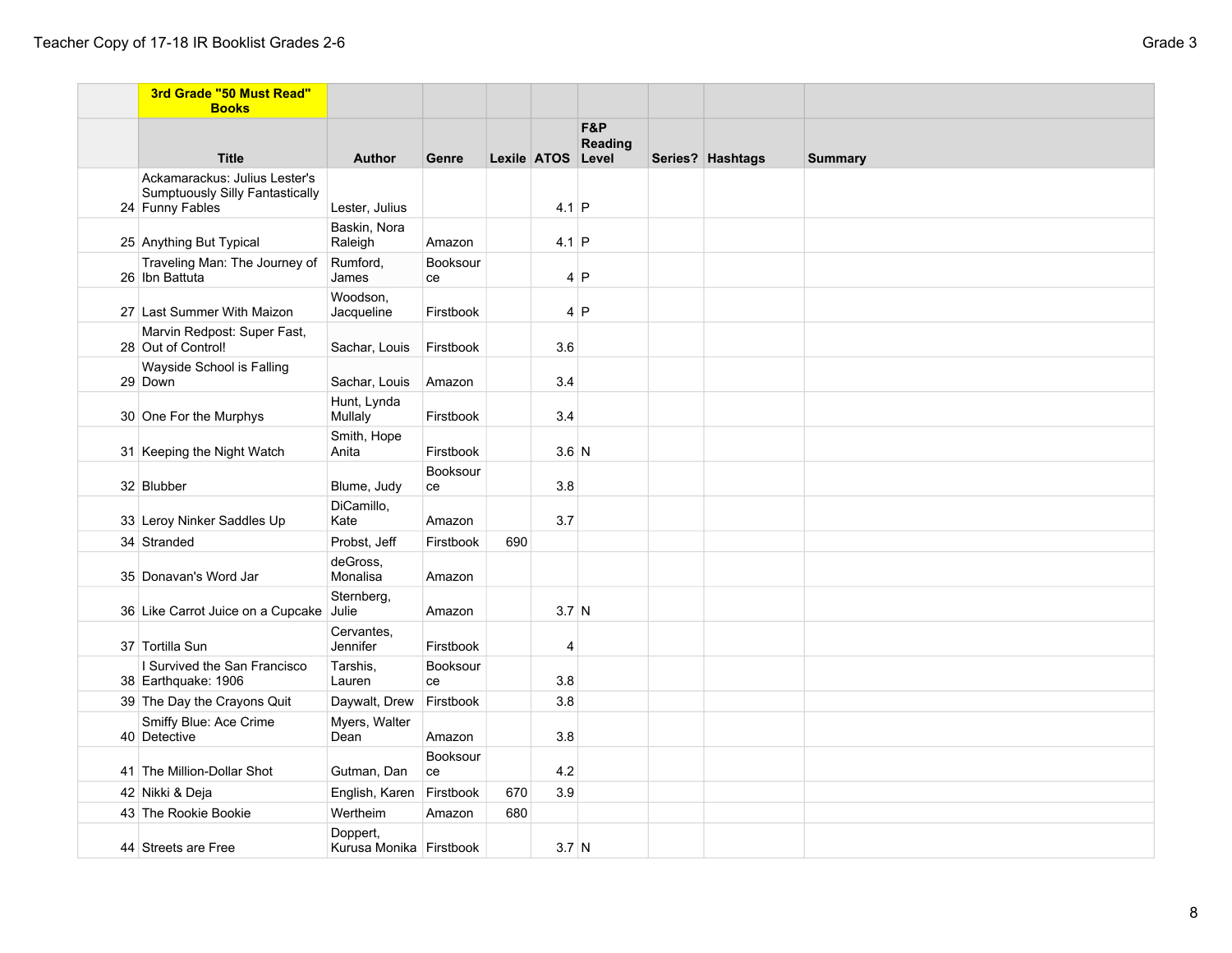|                            | 3rd Grade "50 Must Read"<br><b>Books</b>                       |                               |                |                   |                       |                  |                |
|----------------------------|----------------------------------------------------------------|-------------------------------|----------------|-------------------|-----------------------|------------------|----------------|
|                            | <b>Title</b>                                                   | <b>Author</b>                 | Genre          | Lexile ATOS Level | F&P<br>Reading        | Series? Hashtags | <b>Summary</b> |
|                            | 45 The Year of the Rat                                         | Lin, Grace                    | Booksour<br>ce | $4.6$ P           |                       |                  |                |
|                            | 46 Circle of Gold                                              | Boyd, Candy<br>Dawson         | Booksour<br>ce |                   | 4 P                   |                  |                |
|                            | 47 Jake and Lily                                               | Spinelli, Jerry               | Booksour<br>ce | 3.2               |                       |                  |                |
|                            | 48 Fish In A Tree                                              | Hunt, Lynda<br><b>Mullaly</b> | Firstbook      | $3.8$ O           |                       |                  |                |
|                            | The Magical Adventures of<br>49 Pretty Pearl                   | Hamilton,<br>Virginia         | Amazon         | $4.2$ P           |                       |                  |                |
|                            | 50 The BFG                                                     | Dahl, Roadl                   | Firstbook      | 4.8               |                       |                  |                |
|                            |                                                                |                               |                |                   |                       |                  |                |
|                            |                                                                |                               |                |                   |                       |                  |                |
|                            | <b>3rd Grade Unit Aligned</b><br><b>Books (1 copy of each)</b> |                               |                |                   |                       |                  |                |
| <b>Unit</b>                | <b>Title</b>                                                   | <b>Author</b>                 | Genre          | Lexile ATOS Level | F&P<br><b>Reading</b> | Series? Hashtags | <b>Summary</b> |
| Middle<br>Ages             | Pish, Posh, Said Hieronymous<br><b>Bosh</b>                    | Willard, Nancy Amazon         |                |                   | 4 P                   |                  |                |
|                            | The Apprentice's Masterpiece:<br>A Story of Medieval Spain     | Little, Melanie               | Amazon         |                   | 4 P                   |                  |                |
|                            | If You Were A Kid in a<br><b>Medieval Castle</b>               | Gregory, Josh ce              | Booksour       | $4.2$ P           |                       |                  |                |
|                            | The Medieval Plague                                            | Johnson, Sheri Amazon         |                | $3.8$ O           |                       |                  |                |
|                            | <b>Medieval Knights</b>                                        | Guillain,<br>Charlotte        | Amazon         | $3.6$ N           |                       |                  |                |
| Civil<br>Rights<br>Leaders | The Other Side                                                 | Woodson,<br>Jacqueline        | Firstbook      | 2.7               |                       |                  |                |
|                            | The Friendship                                                 | Taylor, Mildred<br>D          | Amazon         | $4.1$ P           |                       |                  |                |
|                            | Rosa                                                           | Giovanni, Nikki Firstbook     |                | $4.9$ S           |                       |                  |                |
|                            | March: Book 1                                                  | Lewis, John                   | Firstbook      | 4.7 R             |                       |                  |                |
|                            | The Story of Ruby Bridges                                      | Coles, Robert                 | Amazon         | 4.4 M             |                       |                  |                |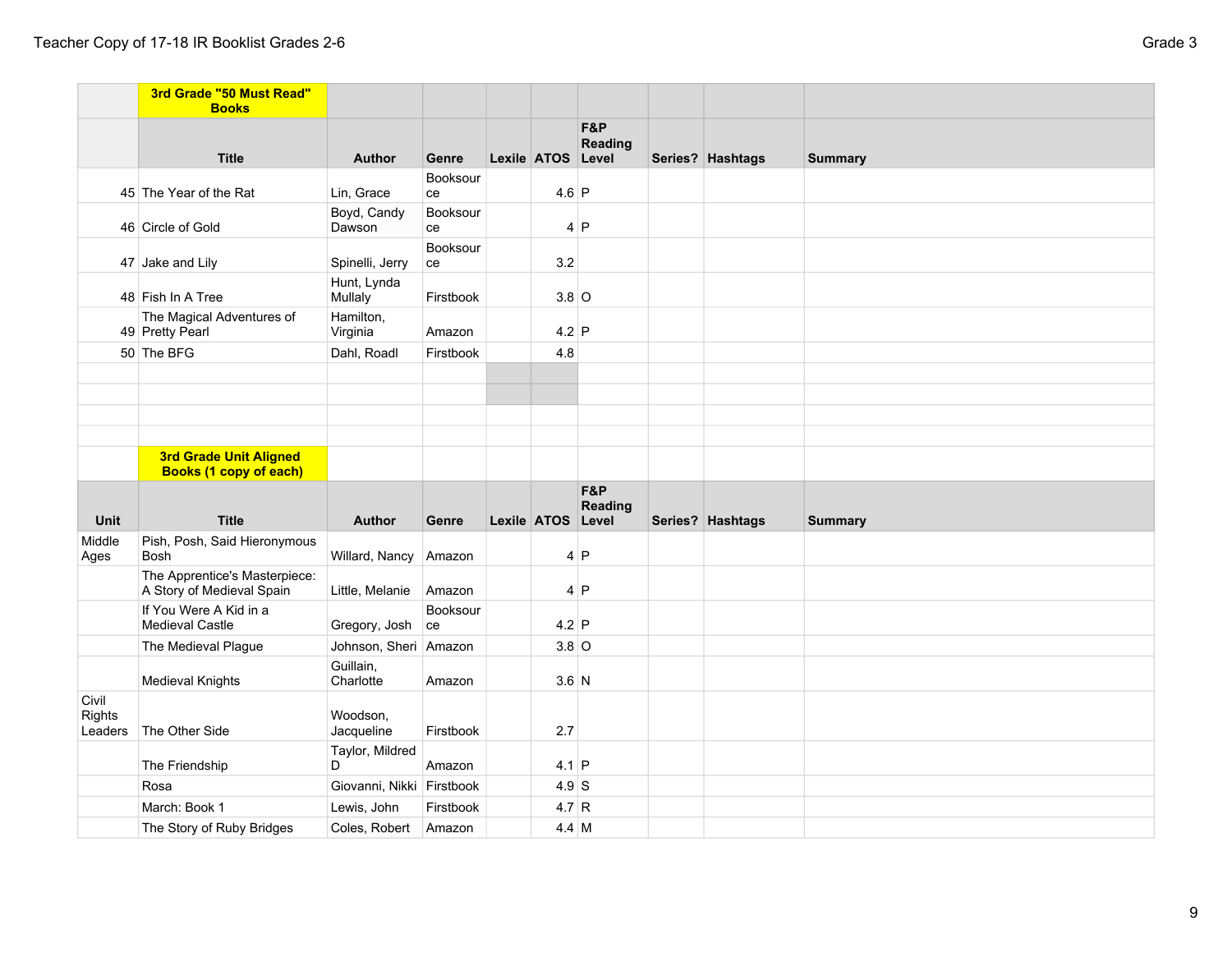|                             | 3rd Grade "50 Must Read"<br><b>Books</b>                               |                         |                |                   |                |                  |                |
|-----------------------------|------------------------------------------------------------------------|-------------------------|----------------|-------------------|----------------|------------------|----------------|
|                             | <b>Title</b>                                                           | <b>Author</b>           | Genre          | Lexile ATOS Level | F&P<br>Reading | Series? Hashtags | <b>Summary</b> |
| Ancient/<br>Modern<br>China | Ms. Frizzle's Adventures:<br>Imperial China                            | Cole, Joanna            | Amazon         | $3.6$ N           |                |                  |                |
|                             | <b>Ancient China</b>                                                   | Shuter, Jane            | Amazon         | $3.9$ O           |                |                  |                |
|                             | The Brave Servant: A Tale<br>From China                                | Barchers,<br>Suzanne I  | Booksour<br>ce |                   | 4 P            |                  |                |
|                             | China                                                                  | Perkins, Chloe Amazon   |                | $4.1$ P           |                |                  |                |
|                             | The Master Swordsman & The<br>Magic Doorway                            | Provensen,<br>Alice     | Amazon         |                   | 4 P            |                  |                |
| Ancient<br>Rome             | Everyday Life in Ancient Rome                                          | Holm, Kristen           | Amazon         |                   | 4 P            |                  |                |
|                             | The Romans: Life in Ancient<br>Rome                                    | Sonneborn, Liz Amazon   |                | $4.1$ P           |                |                  |                |
|                             | Danger in Ancient Rome                                                 | Messner, Kate Amazon    |                | 4.3 R             |                |                  |                |
|                             | Kids in Ancient Rome                                                   | Wroble, Lisa A   Amazon |                | $4.1$ P           |                |                  |                |
|                             | You Wouldn't Want to Be a<br>Roman Gladiator                           | Malam, John             | Booksour<br>ce | 4.5 R             |                |                  |                |
|                             | See You Later, Gladiator                                               | Scieszka, Jon           | Amazon         | $4.2$ P           |                |                  |                |
| Aztec,<br>Maya,<br>Inca     | The Smoking Mountain: The<br>Story of Popocatépetl and<br>Iztaccíhuatl | Jolley, Dan             | Amazon         | $3.7$ N           |                |                  |                |
|                             | Blood and Celebration: Aztec<br><b>Beliefs</b>                         | Moore, Heidi            | Amazon         | $3.6$ N           |                |                  |                |
|                             | Me Oh Maya                                                             | Scieszka, Jon           | Amazon         | $3.6$ N           |                |                  |                |
|                             | The Maya                                                               | Press, Petra            | Amazon         | $3.9$ O           |                |                  |                |
|                             | The Inca Empire                                                        | Bingham, Jane Amazon    |                |                   | 4 P            |                  |                |
|                             | Munay and the Magic Lake:<br>Based on an Inca Tale                     | Sepehri, Sandy Amazon   |                | 4.5 R             |                |                  |                |
| Colum<br>Ex                 | Encounter                                                              | Yolen, Jane             | Booksour<br>ce | $4.2$ P           |                |                  |                |
|                             | You Wouldn't Want to Sail With<br><b>Christopher Columbus</b>          | Macdonald,<br>Fiona     | Booksour<br>ce | 4.7 R             |                |                  |                |
|                             | The Golden Flower: A Taino<br>Myth From Puerto Rico                    | Jaffe, Nina             | Amazon         | $3.7$ 0           |                |                  |                |
|                             | The Benin Kingdom of West<br>Africa                                    | Peffer-Engels,<br>John  | Amazon         | $3.6$ N           |                |                  |                |
|                             | A Coyote Columbus Story                                                | King, Thomas            | Booksour<br>ce | $3.3$ M           |                |                  |                |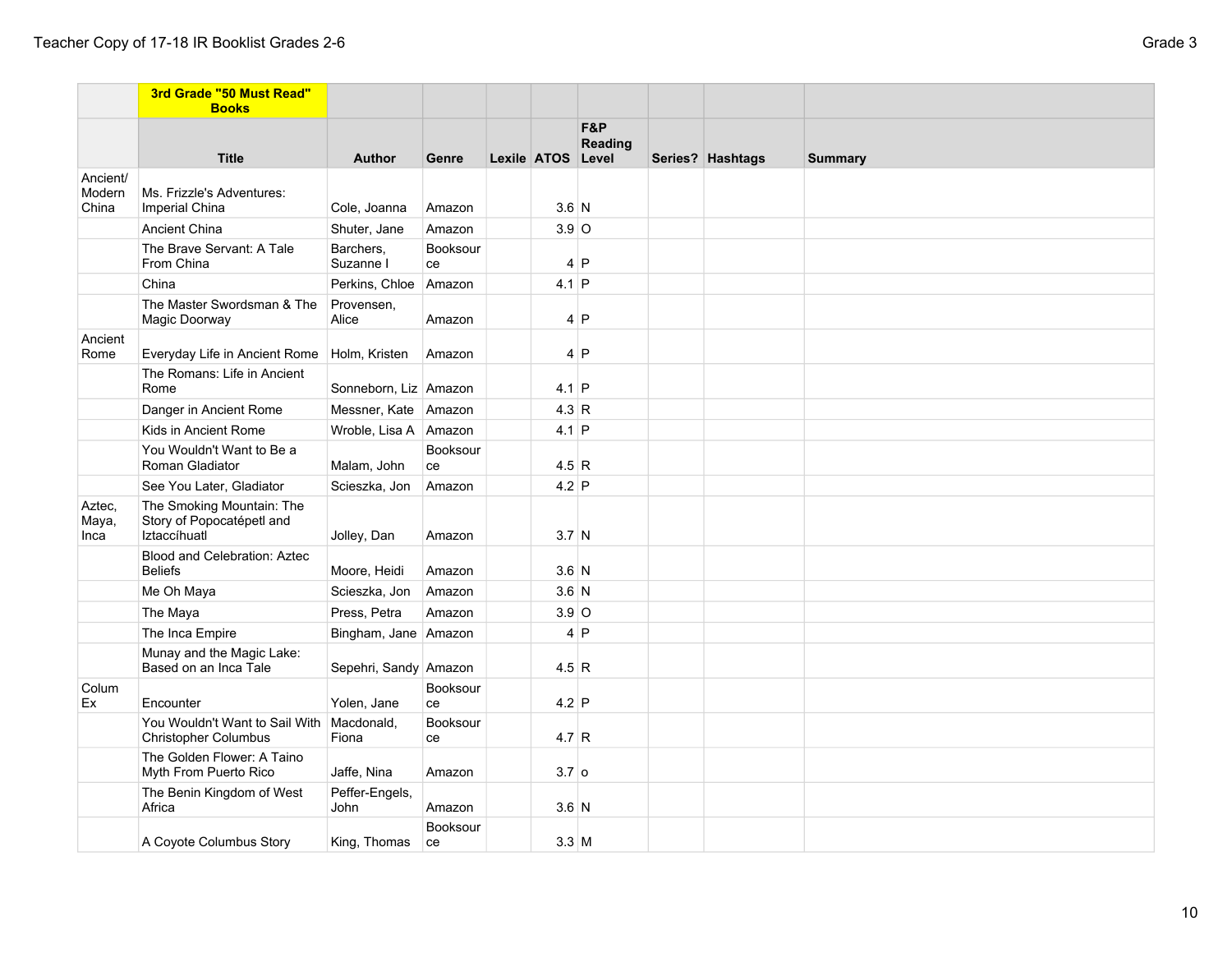|                                    | 3rd Grade "50 Must Read"<br><b>Books</b>             |                           |                |             |                         |                  |                |
|------------------------------------|------------------------------------------------------|---------------------------|----------------|-------------|-------------------------|------------------|----------------|
|                                    | <b>Title</b>                                         | <b>Author</b>             | Genre          | Lexile ATOS | F&P<br>Reading<br>Level | Series? Hashtags | <b>Summary</b> |
| Science                            | Fabulous Flying Machines of<br>Alberto Santos-Dumont | Griffith, Victoria Amazon |                |             |                         |                  |                |
| Year of<br>the Dog                 | The Red Thread                                       | Grace Lin                 | Amazon         |             |                         |                  |                |
|                                    | Dumpling Days                                        | Grace Lin                 | Booksour<br>ce |             |                         |                  |                |
|                                    | Starry River of the Sky                              | Grace Lin                 | Firstbook      |             |                         |                  |                |
| Because<br>of Winn<br><b>Dixie</b> | The Tiger Rising                                     | DiCamillo,<br>Kate        | Firstbook      |             |                         |                  |                |
|                                    | Louise, the Adventures of a<br>Chicken               | DiCamillo,<br>Kate        | Amazon         |             |                         |                  |                |
|                                    | Flora and Ulysses                                    | DiCamillo,<br>Kate        | Amazon         |             |                         |                  |                |
| <b>Brendan</b><br><b>Buckley</b>   | 6th Grade Experiment                                 | Frazier,<br>Sundee T      | Amazon         |             |                         |                  |                |
|                                    | Universe and Everything In it                        | Frazier,<br>Sundee T      | Firstbook      |             |                         |                  |                |
|                                    | Cleo Edison Oliver: Playground<br>Millionaire        | Frazier,<br>Sundee T      | Booksour<br>ce |             |                         |                  |                |
|                                    | Two Mrs. Gibsons                                     | Toyomi Igus               | Booksour<br>ce |             |                         |                  |                |
|                                    |                                                      |                           |                |             |                         |                  |                |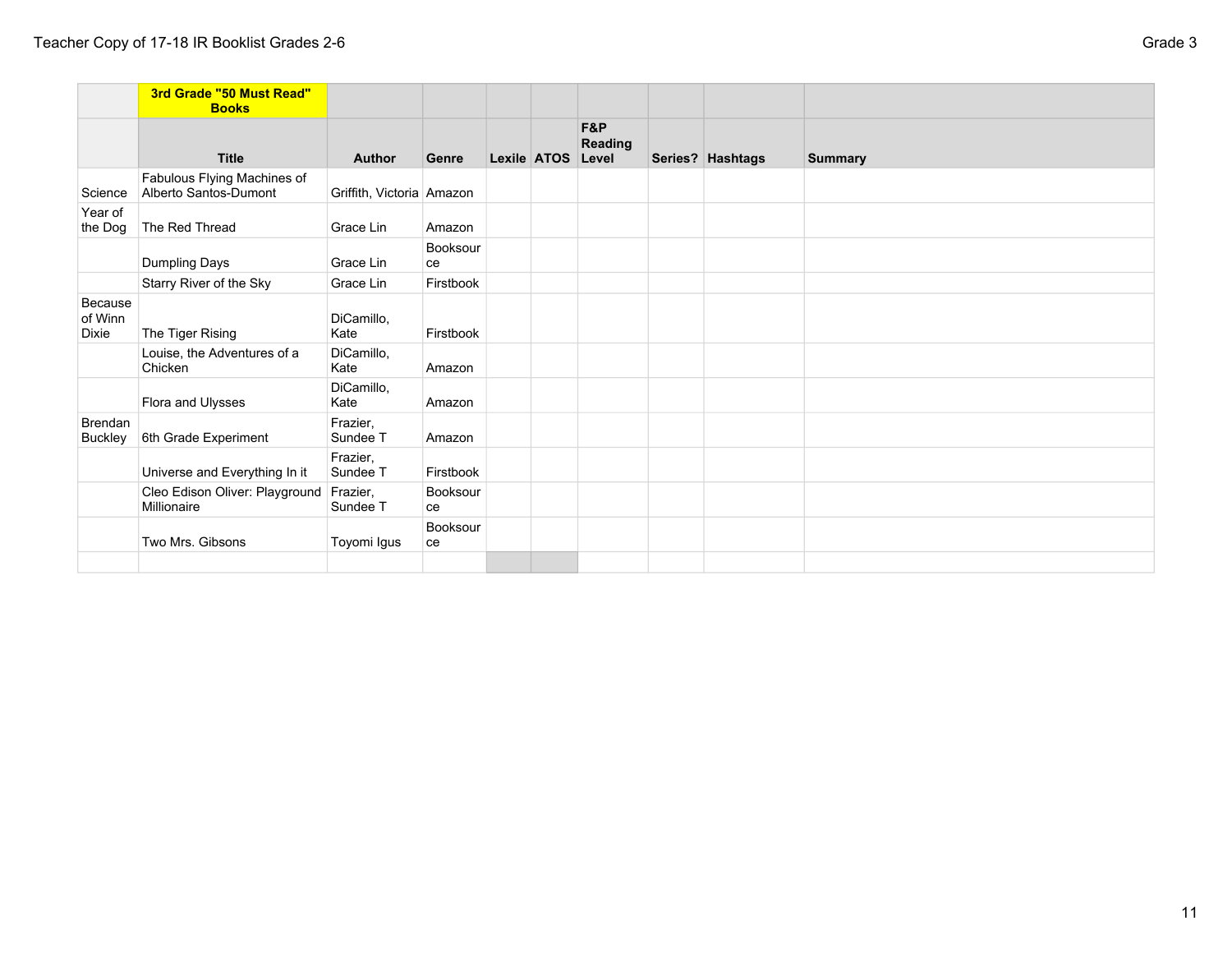|  | 4th Grade "50 Must Read" Books                           |                          |       |                   |                           |         |                 |                |
|--|----------------------------------------------------------|--------------------------|-------|-------------------|---------------------------|---------|-----------------|----------------|
|  |                                                          |                          |       |                   | <b>F&amp;P</b><br>Reading |         |                 |                |
|  | <b>Title</b>                                             | <b>Author</b>            | Genre | Lexile ATOS Level |                           | Series? | <b>Hashtags</b> | <b>Summary</b> |
|  | 1 The Red Pencil                                         | Pinkney,<br>Andrea Davis |       |                   | $4.2$ P/Q                 |         |                 |                |
|  | 2 Secret Coders                                          | Yang, Gene<br>Luen       |       | 2.9               |                           |         |                 |                |
|  | 3 Gaby, Lost and Found                                   | Cervantes,<br>Angela     |       | 4.1               |                           |         |                 |                |
|  | The Dark-Thirty: Southern Tales of<br>4 the Supernatural | McKissack,<br>Patricia   |       |                   | R                         |         |                 |                |
|  | 5 City of Ember                                          | DuPrau,<br>Jeanne        |       | 5                 |                           |         |                 |                |
|  | 6 Riding Freedom                                         | Munoz-Ryan,<br>Pam       |       | $4.5$ P           |                           |         |                 |                |
|  | 7 Crenshaw                                               | Applegate,<br>Katherine  |       | 3.8               |                           |         |                 |                |
|  | 8 Beautiful Warrior                                      | Mccully, Emily<br>Arnold |       | $\overline{4}$    |                           |         |                 |                |
|  | Broken Bike Boy and the Queen of<br>9 33rd Street        | Flake, Sharon            |       |                   |                           |         |                 |                |
|  | 10 Homework Machine                                      | Gutman, Dan              |       |                   |                           |         |                 |                |
|  | 11 Ninth Ward                                            | Rhodes, Jewell<br>Parker |       |                   | $\mathbf{u}$              |         |                 |                |
|  | 12 Umbrella Summer                                       | Graff, Lisa              |       |                   |                           |         |                 |                |
|  | 13 The Adventures of Robin Hood                          | Burrows, John            |       |                   |                           |         |                 |                |
|  | 14 Bridge to Terabithia                                  | Paterson,<br>Katherine   |       | 4.6               |                           |         |                 |                |
|  | The People Could Fly: American<br>15 Black Folktales     | Hamilton,<br>Virginia    |       |                   | U                         |         |                 |                |
|  | 16 From the Mixed-Up Files                               | Konigsburg, E.<br>L.     |       | 4.7               |                           |         |                 |                |
|  | 17 The Case of Mistaken Identity                         | Barnett, Mac             |       |                   |                           |         |                 |                |
|  | Mysterious Disappearance of Leon (I<br>18 Mean Noel)     | Raskin, Ellen            |       |                   |                           |         |                 |                |
|  | 19 Sammy Keyes and the Hotel Thief                       | Van Draanen,<br>Wendelin |       |                   |                           |         |                 |                |
|  | 20 The Moon Over Star                                    | Aston, Dianna<br>Hutts   |       | 4.3               |                           |         |                 |                |
|  | 21 The Warm Place                                        | Farmer, Nancy            |       |                   |                           |         |                 |                |
|  | 22 The Whipping Boy                                      | Fleishcman,<br>Sid       |       | 3.9               |                           |         |                 |                |
|  | 23 Garden of Abdul Gasazi                                | Van Allsburg             |       | $\overline{4}$    |                           |         |                 |                |
|  | 24 Girl with 500 Middle Names                            | Haddix,<br>Margaret      |       |                   |                           |         |                 |                |
|  | 25 Clementine                                            | Pennypacker,<br>Sara     |       | 4.5               |                           |         |                 |                |
|  | 26 Ragweed                                               | Avi                      |       | 4.4               |                           |         |                 |                |
|  |                                                          |                          |       |                   |                           |         |                 |                |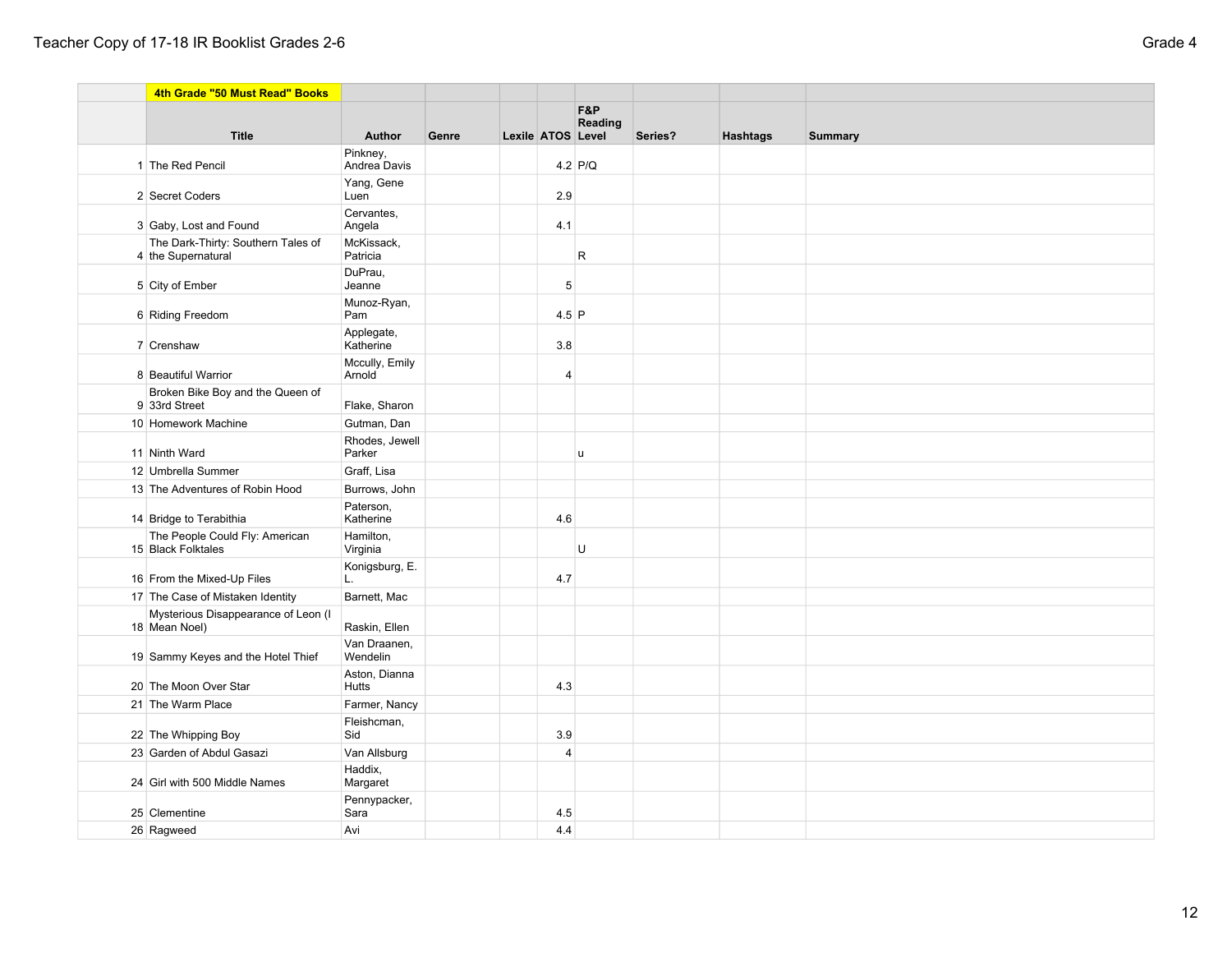|         | 4th Grade "50 Must Read" Books                   |                           |       |                   |                |         |                 |                |
|---------|--------------------------------------------------|---------------------------|-------|-------------------|----------------|---------|-----------------|----------------|
|         |                                                  |                           |       |                   | F&P            |         |                 |                |
|         | <b>Title</b>                                     | Author                    | Genre | Lexile ATOS Level | Reading        | Series? | <b>Hashtags</b> | <b>Summary</b> |
|         |                                                  | Gonzalez,                 |       |                   |                |         |                 |                |
|         | 27 Moving Target                                 | Christina Diaz            |       | 4.4               |                |         |                 |                |
|         | 28 Whingdingdilly                                | Peet, Bill                |       |                   |                |         |                 |                |
|         | 29 Dragon Prince                                 | Yep, Laurence             |       |                   |                |         |                 |                |
|         | 30 Friskative Dog                                | Straight, Susan           |       |                   |                |         |                 |                |
|         | 31 Hey World Here I Am                           | Little, Jean              |       | 3.7               |                |         |                 |                |
|         | 32 Johnny Appleseed                              | Yolen, Jane               |       | 4.9               |                |         |                 |                |
|         | The Seven Wonders of Sassafras<br>33 Springs     | Birney, Betty<br>G.       |       | 3.9               |                |         |                 |                |
|         | 34 Lon Po Po                                     | Young, Ed                 |       | 3.5               |                |         |                 |                |
|         | 35 More Than Anything Else                       | Bradby, Marie             |       | 3.6               |                |         |                 |                |
|         | Tales From a Not-So-Dorky Drama<br>36 Queen      | Russell, Rachel<br>Renee  |       | 4.9               |                |         |                 |                |
|         | 37 My Little Island                              | Lessac, Frane             |       | 3.6               |                |         |                 |                |
|         | 38 Raft                                          | LaMarche, Jim             |       | 4.1               |                |         |                 |                |
|         | 39 Booked                                        | Alexander,<br>Kwame       |       | 3.9               |                |         |                 |                |
|         | 40 Herculeah Jones Dark Stairs                   | Byars, Betsy<br>Cromer    |       | 3.9               |                |         |                 |                |
|         | 41 As Fast as Words Could Fly                    | Tuck, Pamela<br>М         |       | 4.3               |                |         |                 |                |
|         | 42 A Wrinkle in Time                             | L'Engle,<br>Madeline      |       | 4.7               |                |         |                 |                |
|         | 43 Bat Boy and His Violin                        | Curtis, Gavin             |       | 4.1               |                |         |                 |                |
|         | 44 Buffalo Are Back                              | George, Jean<br>Craighead |       | 4.9               |                |         |                 |                |
|         | 45 Fantastic Mr Fox                              | Dahl, Roald               |       | 4.1               |                |         |                 |                |
|         | 46 DeShawn Days                                  | Medina, Tony              |       | 4.2               |                |         |                 |                |
|         | 47 The Great American Dust Bowl                  | Brown, Don                |       | 5.1               |                |         |                 |                |
|         | 48 Silent Music                                  | Rumford,<br>James         |       | 3.8               |                |         |                 |                |
|         | 49 Grumbles From the Forest                      | Yolen, Jane               |       | $\overline{4}$    |                |         |                 |                |
|         | 50 Masterpiece                                   | Broach, Elise             |       | 4.8               |                |         |                 |                |
|         |                                                  |                           |       |                   |                |         |                 |                |
|         |                                                  |                           |       |                   |                |         |                 |                |
|         |                                                  |                           |       |                   |                |         |                 |                |
|         |                                                  |                           |       |                   |                |         |                 |                |
|         | 4th Grade Unit Aligned Books (1<br>copy of each) |                           |       |                   |                |         |                 |                |
|         |                                                  |                           |       |                   | F&P<br>Reading |         |                 |                |
| Unit    | Title                                            | Author                    | Genre | Lexile ATOS Level |                | Series? | <b>Hashtags</b> | <b>Summary</b> |
| Rev War | The Fighting Ground                              | Avi                       |       | $4.2$ P           |                |         |                 |                |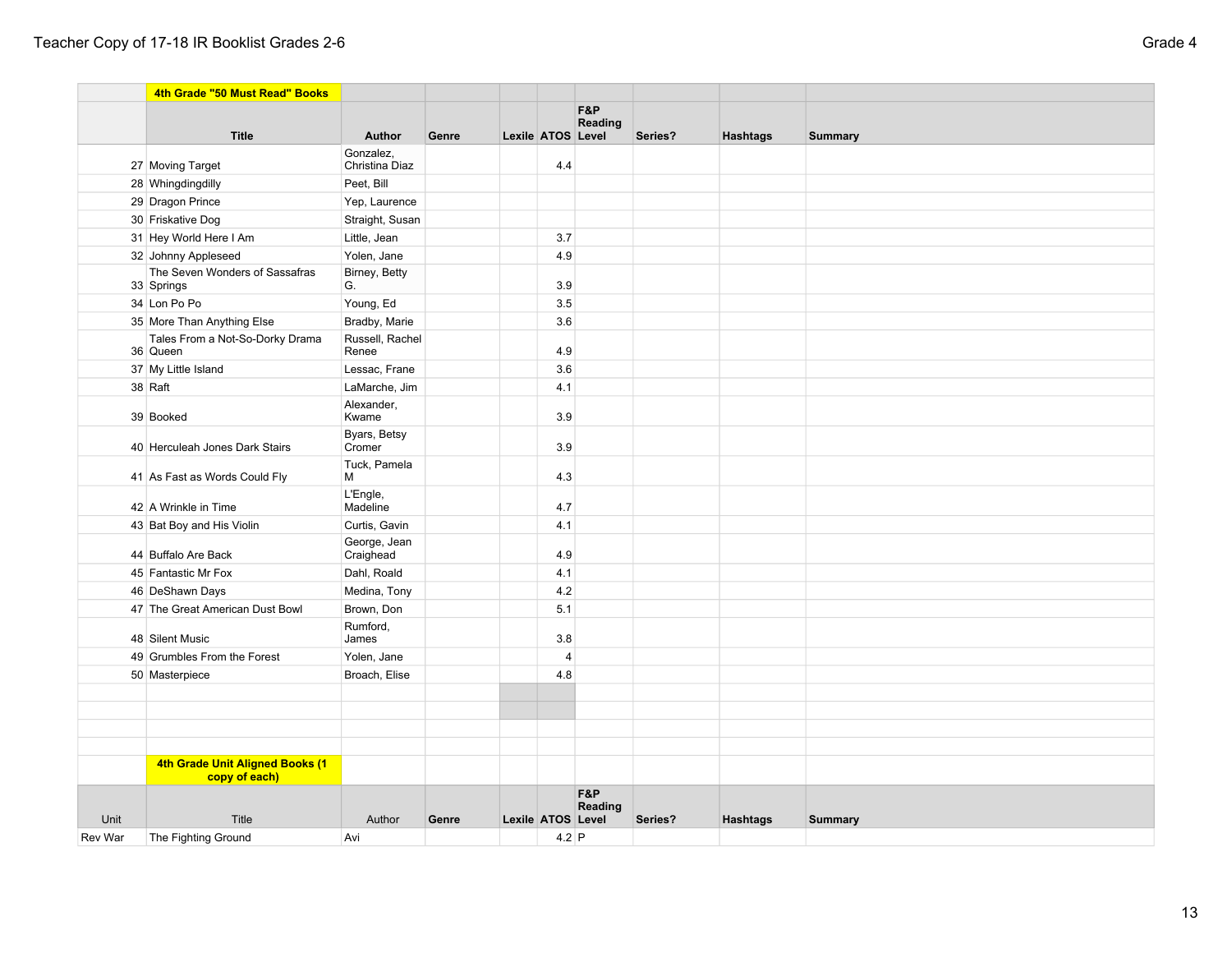|                              | 4th Grade "50 Must Read" Books                                                      |                               |       |                   |         |         |                 |                |
|------------------------------|-------------------------------------------------------------------------------------|-------------------------------|-------|-------------------|---------|---------|-----------------|----------------|
|                              |                                                                                     |                               |       |                   | F&P     |         |                 |                |
|                              | <b>Title</b>                                                                        | Author                        | Genre | Lexile ATOS Level | Reading | Series? | <b>Hashtags</b> | <b>Summary</b> |
|                              | A Rebel Among Redcoats                                                              | Gunderson,<br>Jessica         |       | $4.1$ P           |         |         |                 |                |
|                              | American Revolution: A Nonfiction<br>Companion to Revolutionary War on<br>Wednesday | Osborne, Mary<br>Pope         |       | 4.5 R             |         |         |                 |                |
|                              | Revolutionary War on Wednesday                                                      | Osborne, Mary<br>Pope         |       | $3.5$ N           |         |         |                 |                |
|                              | African Americans and the<br><b>Revolutionary War</b>                               | Harper, Judith<br>E           |       | 5 T               |         |         |                 |                |
| Declaration/<br>Constitution | Congress of the United States                                                       | Taylor-Butler,<br>Chrsitine   |       |                   | $5$ T   |         |                 |                |
|                              | <b>Constitution of the United States</b>                                            | Taylor-Butler,<br>Chrsitine   |       | $5.2$ U           |         |         |                 |                |
|                              | Voting in Elections                                                                 | Manning, Jack                 |       | $4.3$ Q           |         |         |                 |                |
|                              | Barack Obama: An American Story                                                     |                               |       | 4.5 R             |         |         |                 |                |
|                              | Nikki & Deja: Election Madness                                                      | English, Karen                |       | 4.5 R             |         |         |                 |                |
| Fight for the<br>West        | <b>American Tall Tales</b>                                                          | Osborne, Mary<br>Pope         |       |                   |         |         |                 |                |
|                              | <b>Bad News For Outlaws</b>                                                         | Nelson,<br>Vaunda<br>Micheaux |       | 5.7               |         |         |                 |                |
|                              | Aunt Clara Brown: Official Pioneer                                                  | Lowery, Linda                 |       | 3.5               |         |         |                 |                |
|                              | If You Traveled West in a Covered<br>Wagon                                          | Levine, Ellen                 |       | 5.2               |         |         |                 |                |
|                              | <b>Sitting Bull</b>                                                                 | Evento, Susan                 |       | 2.8               |         |         |                 |                |
| Civil War                    | Ben and the Emancipation<br>Proclamation                                            | Sherman, Pat                  |       | 3.5               |         |         |                 |                |
|                              | Robert Smalls Sails to Freedom                                                      | Brown, Susan<br>Taylor        |       | $4.1$ P           |         |         |                 |                |
|                              | Who Was Harriet Tubman?                                                             | McDonough,<br>Yona Zeldis     |       | 4.6 R             |         |         |                 |                |
|                              | Black Civil War Soldiers: The 54th<br>Massachusetts Regiment                        | Baumann,<br>Susan K.          |       | 3.7 <sub>N</sub>  |         |         |                 |                |
|                              | Before the Civil War                                                                | Saddleback<br>Editors         |       | 4.6 R             |         |         |                 |                |
| Amer<br>Colonies             | The Witch of Blackbird Pond                                                         | Arnez, Lynda                  |       | $4.4$ Q           |         |         |                 |                |
|                              | The Pequot Tribe                                                                    | Lassieur,<br>Allison          |       | $4.4$ Q           |         |         |                 |                |
|                              | Tituba                                                                              | Miller, William               |       | $4.4$ Q           |         |         |                 |                |
|                              | The Arrow Over the Door                                                             | Bruchac,<br>Joseph            |       | 5.7 R             |         |         |                 |                |
|                              | If You Were a Kid in the Thirteen<br>Colonies                                       | Mara, Will                    |       | $4.1$ P           |         |         |                 |                |
| US                           | Immigration   Inside Out & Back Again                                               | Lai, Thanhha                  |       | $4.2$ Q           |         |         |                 |                |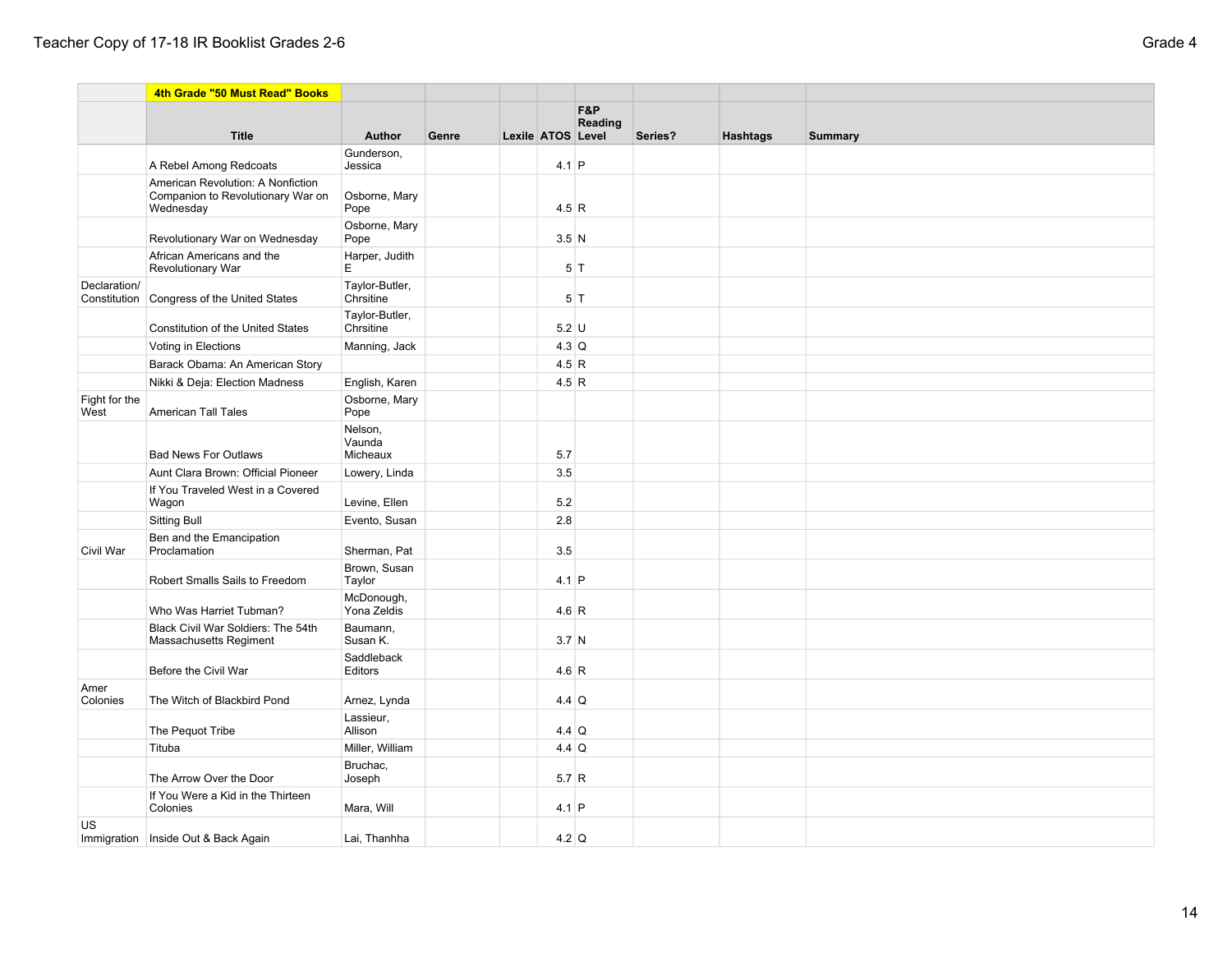|                         | 4th Grade "50 Must Read" Books            |                                |       |                   |                |         |                 |                |
|-------------------------|-------------------------------------------|--------------------------------|-------|-------------------|----------------|---------|-----------------|----------------|
|                         | <b>Title</b>                              | <b>Author</b>                  | Genre | Lexile ATOS Level | F&P<br>Reading | Series? | <b>Hashtags</b> | <b>Summary</b> |
|                         | Emilio                                    | Castilla, Julia<br>Mercedes    |       | $4.2$ Q           |                |         |                 |                |
|                         | Fitting In                                | Bernardo, Anitu                |       |                   | $4$ P          |         |                 |                |
|                         | Ellis Island                              | Landau, Elaine                 |       | $4.2$ Q           |                |         |                 |                |
|                         | Breath, Eyes, Memory                      | Danticat,<br>Edwidge           |       | $4.8$ S           |                |         |                 |                |
| <b>Bud Not</b><br>Buddy | Mr. Chickee's Messy Mission               | Curtis,<br>Christopher<br>Paul |       | $4.1$ P           |                |         |                 |                |
|                         | The Great Migration: An American<br>Story | Lawrence,<br>Jacob             |       | $4.2$ P           |                |         |                 |                |
|                         | The Road to Memphis                       | Mildred Taylor                 |       | $4.8$ S           |                |         |                 |                |
| Fever                   | The Fighting Ground                       | Avi                            |       | 4.6 R             |                |         |                 |                |
|                         | Vet Volunteers: Acting Out                | Anderson,<br>Laurie Halse      |       | $4.3$ Q           |                |         |                 |                |
|                         | Fear of Falling                           | Jennings, S.L.                 |       | 6.91              |                |         |                 |                |
| Holes                   | The Boy Who Lost His Face                 | Sachar, Louis                  |       | 5.75              |                |         |                 |                |
|                         | There's a Boy in the Girls' Bathroom      | Sachar, Louis                  |       | 5.99              |                |         |                 |                |
|                         | Small Steps                               | Sachar, Louis                  |       | 6.5               |                |         |                 |                |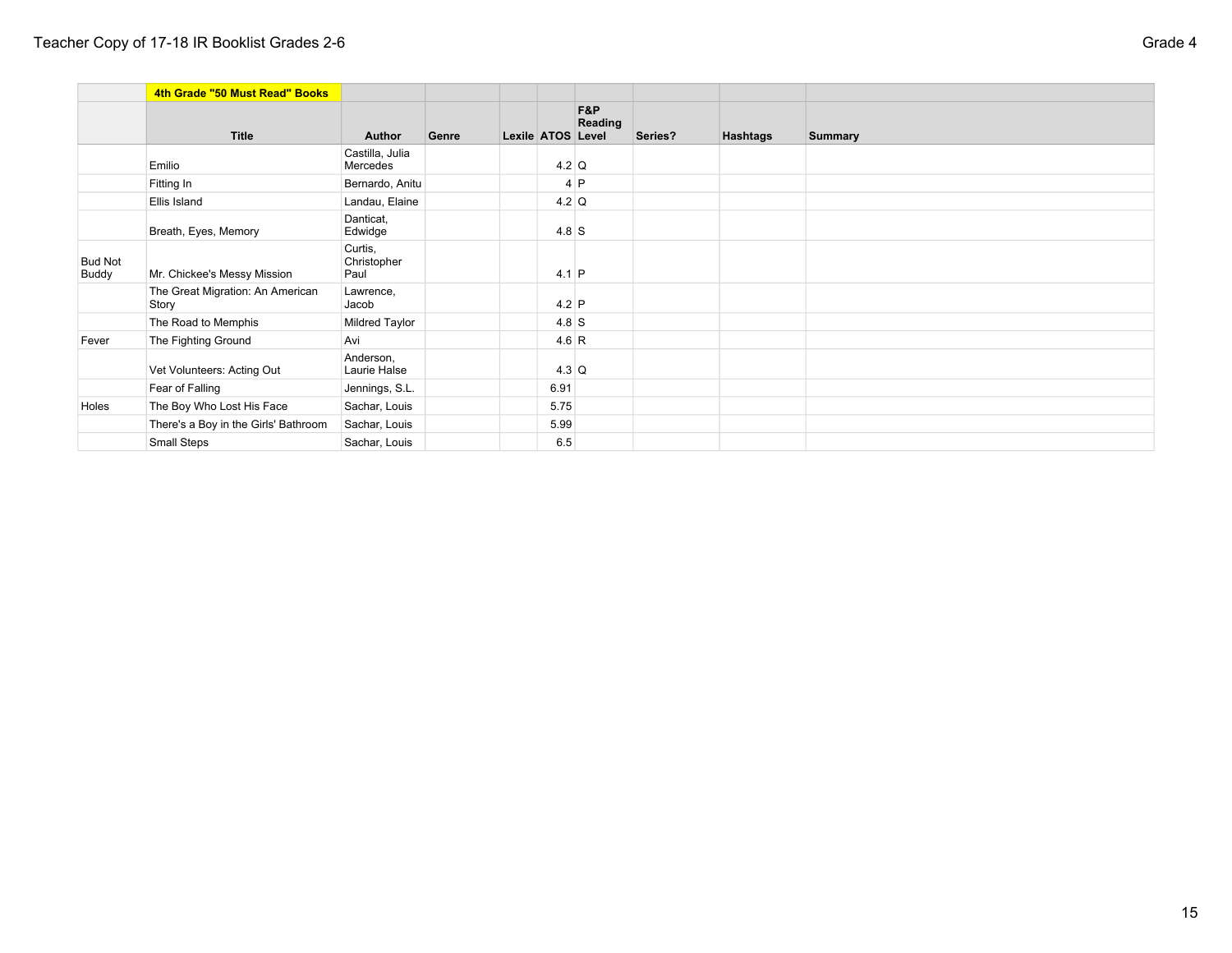| 5th Grade "50 Must Read" Books                      |                                |       |          |                |                     |               |                 |                |
|-----------------------------------------------------|--------------------------------|-------|----------|----------------|---------------------|---------------|-----------------|----------------|
| <b>Title</b>                                        | <b>Author</b>                  | Genre | Lexile S | <b>ATO</b>     | F&P Reading Level ? | <b>Series</b> | <b>Hashtags</b> | <b>Summary</b> |
| I Survived the Battle of Gettysburg:                |                                |       |          |                |                     |               |                 |                |
| 1 1863                                              | Tarshis, Lauren                |       |          |                |                     |               |                 |                |
| 2 Ghost                                             | Reynolds,<br>Jason             |       |          | $4.6$ V        |                     |               |                 |                |
| 3 Kinda Like Brothers                               | Booth, Coe                     |       |          | $4.4$ Q        |                     |               |                 |                |
| Where The Mountain Meets The<br>4 Moon              | Lin, Grace                     |       |          | 5.5            |                     |               |                 |                |
| From the Notebooks of a Middle<br>5 School Princess | Cabot, Meg                     |       |          | 5.4            |                     |               |                 |                |
| 6 The Turtle of Oman                                | Nye, Naomi<br>Shabib           |       |          | 4.6            |                     |               |                 |                |
| 7 Indian Shoes                                      | Smith, Cynthia<br>Leitich      |       |          | 5.2            |                     |               |                 |                |
| 8 The Jumbies                                       | Baptiste, Tracy                |       |          | 4.6            |                     |               |                 |                |
| 9 Blackbird Fly                                     | Kelly, Erin<br>Entrada         |       |          | 4.4            |                     |               |                 |                |
| 10 As Brave as You                                  | Reynolds,<br>Jason             |       |          | 48 X           |                     |               |                 |                |
| 11 The Gift-Giver                                   | Hanses, Joyce                  |       |          |                | S                   |               |                 |                |
| 12 Chess Rumble                                     | Neri, G.                       |       |          | 3.5            |                     |               |                 |                |
| 13 Elijah of Buxton                                 | Curtis,<br>Christopher<br>Paul |       |          |                |                     |               |                 |                |
| 14 Untwine                                          | Danticat,<br>Edwidge           |       |          | 5.6            |                     |               |                 |                |
| 15 Okay For Now                                     | Schmidt, Gary<br>D.            |       |          | 4.9            |                     |               |                 |                |
| 16 The Color of My Words                            | Joseph, Lynn                   |       |          | 5.1            |                     |               |                 |                |
| 17 Home Is with Our Family                          | Hansen, Joyce                  |       |          | 4.6            |                     |               |                 |                |
| 18 The Hope Chest                                   | Schwabach,<br>Karen            |       |          | 5.4            |                     |               |                 |                |
| 19 Slob                                             | Potter, Ellen                  |       |          | 5              |                     |               |                 |                |
| 20 The Watsons Go To Birmingham                     | Curtis,<br>Christopher<br>Paul |       |          |                |                     |               |                 |                |
| 21 Let the Circle Be Unbroken                       | Taylor, Mildred                |       |          |                |                     |               |                 |                |
| 22 Heart of a Samurai                               | Preus, Margi                   |       |          | $\overline{?}$ |                     |               |                 |                |
| 23 Mrs. Frisby and the Rats of Nimh                 | O'Brien Robert<br>C            |       |          | 5.1            |                     |               |                 |                |
| 24 Childtimes                                       | Greenfield,<br>Eloise          |       |          | 5              |                     |               |                 |                |
| 25 Mr. Chickees Funny Money                         | Curtis,<br>Christopher<br>Paul |       |          | 5.3            |                     |               |                 |                |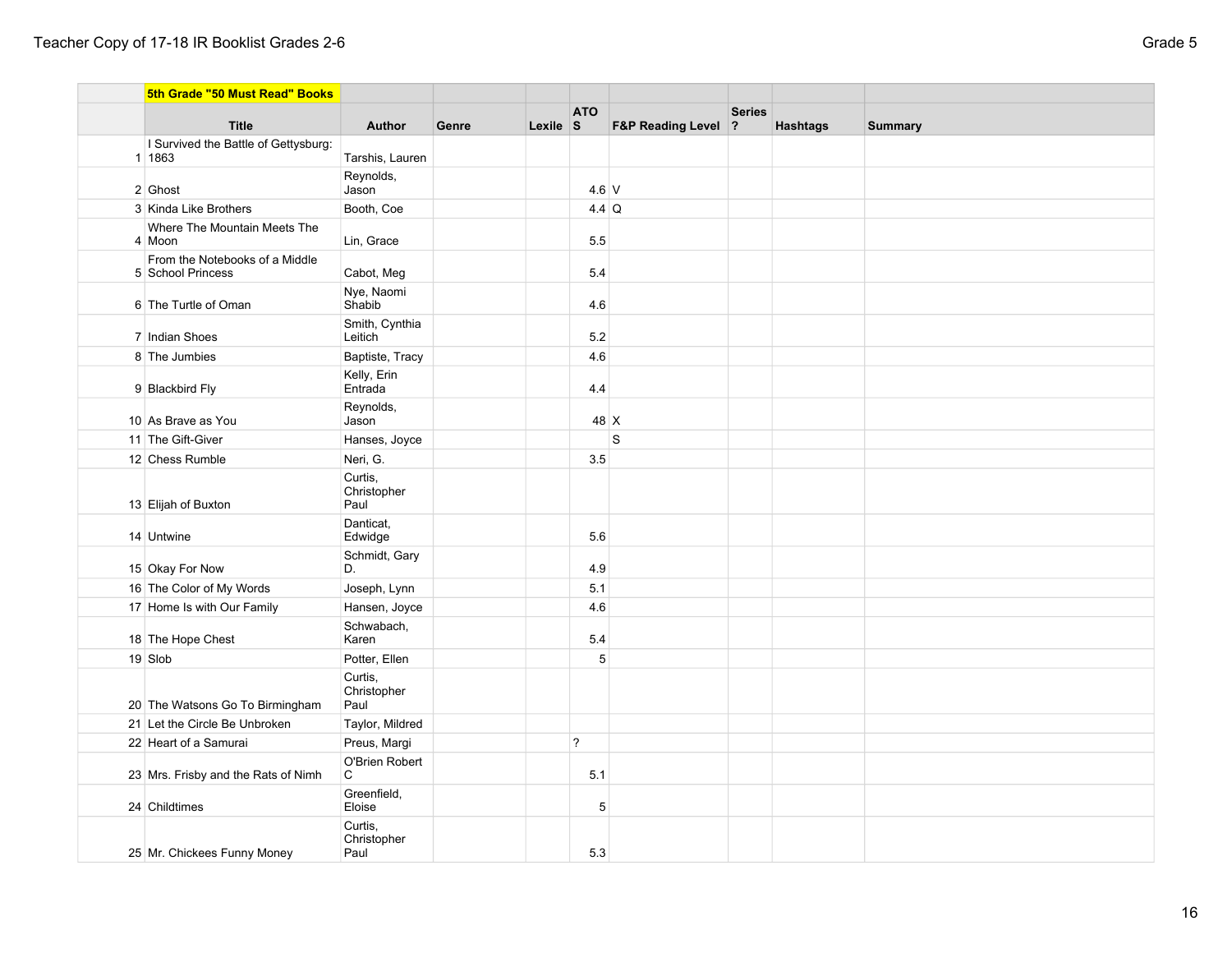| 5th Grade "50 Must Read" Books                   |                                |       |          |                |                                |               |                 |                |
|--------------------------------------------------|--------------------------------|-------|----------|----------------|--------------------------------|---------------|-----------------|----------------|
| <b>Title</b>                                     | <b>Author</b>                  | Genre | Lexile S | <b>ATO</b>     | <b>F&amp;P Reading Level ?</b> | <b>Series</b> | <b>Hashtags</b> | <b>Summary</b> |
| 26 A Diamond in the Desert                       | Fitzmaurice,<br>Kathryn        |       |          |                | 5V                             |               |                 |                |
| 27 The Tiger Rising                              | DiCamillo, Kate                |       |          |                | $4$ T                          |               |                 |                |
| 28 The Crossover                                 | Alexander,<br>Kwame            |       |          | 4.3            |                                |               |                 |                |
| 29 Stargirl                                      | Spinelli, Jerry                |       |          | 4.2            |                                |               |                 |                |
| 30 The One and Only Ivan                         | Applegate,<br>Katherine        |       |          | $3.6$ $S$      |                                |               |                 |                |
| 31 Ghosts                                        | Telgemier                      |       |          | $2.6\,$        |                                |               |                 |                |
| 32 Sisters                                       | Telgemier                      |       |          |                |                                |               |                 |                |
| 33 Who Is Carrie?                                | Collier, James L               |       |          | $\sqrt{5}$     |                                |               |                 |                |
| 34 The Hunger Games                              | Collins,<br>Suzanne            |       |          | 5.3            |                                |               |                 |                |
| 35 Amulet: The Stonekeeper                       | Kibuishi, Kazu                 |       |          | $\overline{2}$ |                                |               |                 |                |
| 36 March: Book One                               | Lewis and<br>Aydin             |       |          | 4.6            |                                |               |                 |                |
| 37 Unbound: A Novel in Verse                     | Burg, Ann                      |       |          | 3.9            |                                |               |                 |                |
| 38 The Sign of the Beaver                        | Speare,<br>Elizabeth<br>George |       |          | $4.9$ U        |                                |               |                 |                |
| The Year of the Boar and Jackie<br>39 Robinson   | Lord, Betty Bao                |       |          |                | S                              |               |                 |                |
| 40 Talking Leaves                                | Bruchac,<br>Joseph             |       |          | 4.8            |                                |               |                 |                |
| 41 The Great Gilly Hopkins                       | Paterson,<br>Katherine         |       |          |                | S                              |               |                 |                |
| 42 Glory Be                                      | Scattergood,<br>Augusta        |       |          | 4.3            |                                |               |                 |                |
| 43 Charlie and the Chocolate Factory             | Dahl, Roald                    |       |          |                | $\mathsf{R}$                   |               |                 |                |
| 44 Paint the Wind                                | Munoz Ryan,<br>Pam             |       | 780      |                |                                |               |                 |                |
| 45 The Red Pyramid                               | Riordan, Rick                  |       |          | 4.5            |                                |               |                 |                |
| 46 The Secret Garden                             | Howe, James                    |       |          | 5.1            |                                |               |                 |                |
| 47 The Boundless                                 | Oppel, Kenneth                 |       | 730      |                |                                |               |                 |                |
| 48 Leon's Story                                  | Tillage                        |       | 740      |                |                                |               |                 |                |
| 49 Toothpaste Millionaire                        | Merrill, Jean                  |       |          |                | 5S                             |               |                 |                |
| 50 Hatchet                                       | Paulsen, Gary                  |       |          | 5.7            |                                |               |                 |                |
|                                                  |                                |       |          |                |                                |               |                 |                |
|                                                  |                                |       |          |                |                                |               |                 |                |
|                                                  |                                |       |          |                |                                |               |                 |                |
| 5th Grade Unit Aligned Books (1<br>copy of each) |                                |       |          |                |                                |               |                 |                |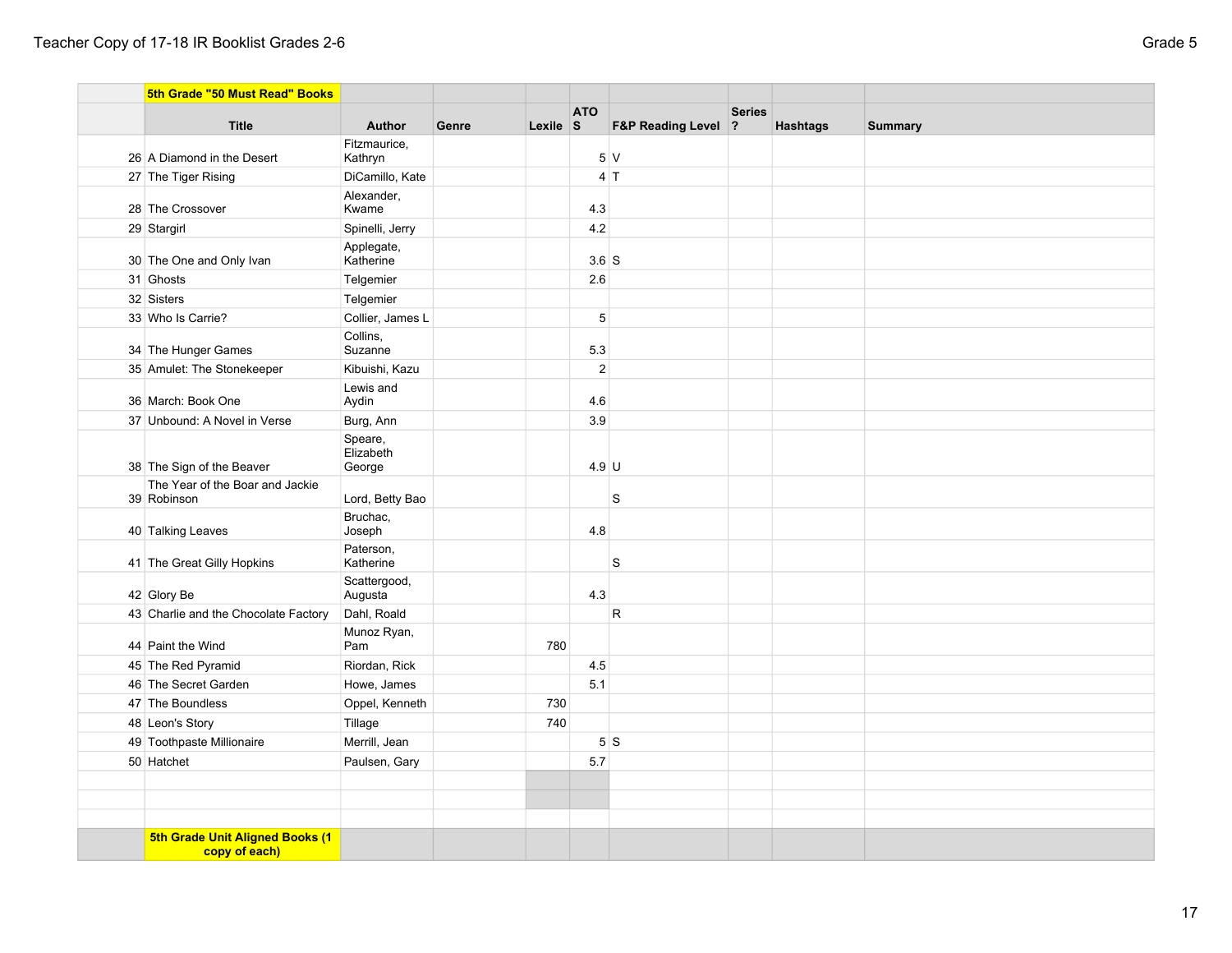|                              | 5th Grade "50 Must Read" Books                                                       |                          |       |                  |                |                                |                                 |                 |                |
|------------------------------|--------------------------------------------------------------------------------------|--------------------------|-------|------------------|----------------|--------------------------------|---------------------------------|-----------------|----------------|
|                              | <b>Title</b>                                                                         | Author                   | Genre | Lexile $\vert$ S | <b>ATO</b>     | <b>F&amp;P Reading Level</b>   | <b>Series</b><br>$\overline{?}$ | <b>Hashtags</b> |                |
|                              |                                                                                      |                          |       |                  | <b>ATO</b>     |                                | <b>Series</b>                   |                 | <b>Summary</b> |
| Unit                         | Title                                                                                | Author                   | Genre | Lexile $\vert$ S |                | <b>F&amp;P Reading Level ?</b> |                                 | <b>Hashtags</b> | <b>Summary</b> |
| Ancient<br>Greece            | Have a Hot Time, Hades (Myth-O-<br>Mania Series)                                     | McMullan, Kate           |       |                  |                |                                |                                 |                 |                |
|                              | Poseidon: Earth Shaker                                                               | O'Connor.<br>George      |       |                  | 4.3            |                                |                                 |                 |                |
|                              | Phone Home, Persephone                                                               | McMullan, Kate           |       |                  |                |                                |                                 |                 |                |
|                              | Gods and Goddesses of Olympus                                                        | Aliki                    |       |                  | 4.8            |                                |                                 |                 |                |
|                              | You Wouldn't Want to be a Slave in<br>Ancient Greece!                                | Macdonald,<br>Fiona      |       |                  | $\sqrt{5}$     |                                |                                 |                 |                |
| Egypt and<br>Kush            | We're Sailing Down the Nile                                                          | Krebs, Laurie            |       |                  | 5.1            |                                |                                 |                 |                |
|                              | Who Was King Tut?                                                                    | Edwards,<br>Roberta      |       |                  | 4.9            |                                |                                 |                 |                |
|                              | Ancient Egypt: Beyond the<br>Pyramids                                                | Deady,<br>Kathleen       |       |                  | 5.1            |                                |                                 |                 |                |
|                              | The Hour of The Cobra                                                                | Williams, Maiya          |       |                  | 5.1            |                                |                                 |                 |                |
|                              | You Wouldn't Want to Be<br>Cleopatra!                                                | Pipe, Jim                |       |                  | 5.2            |                                |                                 |                 |                |
| Early<br>African<br>Kingdoms | Mansa Musa: Leader of Mali                                                           | Zamosky, Lisa            |       |                  | $\,$ 5 $\,$    |                                |                                 |                 |                |
|                              | Mansa Musa: The Lion of Mali                                                         | Burns, Khephra           |       |                  | 6.4            |                                |                                 |                 |                |
|                              | Sundiata: Lion King of Mali                                                          | Wisniewski,<br>David     |       |                  | 5.2            |                                |                                 |                 |                |
|                              | Ancient West African Kingdoms                                                        | Shuter, Jane             |       |                  | 5.3            |                                |                                 |                 |                |
|                              | Chike and the River                                                                  | Achebe, Chinua           |       |                  | $\overline{?}$ |                                |                                 |                 |                |
| Ancient<br>Rome              | Back in Time: The Second Journey<br>Through Time                                     | Stilton,<br>Geronimo     |       |                  |                |                                |                                 |                 |                |
|                              | I Wonder Why Romans Wore<br>Togas                                                    | Macdonald,<br>Fiona      |       |                  | 5              |                                |                                 |                 |                |
|                              | Detectives in Togas                                                                  | Winterfield,<br>Henry    |       |                  | 5.1            |                                |                                 |                 |                |
|                              | Ancient Rome and Pompeii: A<br>Nonfiction Companion to Vacation<br>Under the Volcano | Osborne, Mary<br>Pope    |       |                  | 5.2            |                                |                                 |                 |                |
|                              | Vacation Under the Volcano                                                           | Osborne, Mary<br>Pope    |       |                  |                |                                |                                 |                 |                |
| World<br>Religions           | Muhammad                                                                             | Demi                     |       |                  | 6.7            |                                |                                 |                 |                |
|                              | Shifting Sands: Life in the Times of<br>Moses, Jesus, and Muhammad                   | Lowringer,<br>Kathy      |       |                  | $\,$ 5 $\,$    |                                |                                 |                 |                |
|                              | Celebrating Ramadan                                                                  | Hoty-Goldsmith,<br>Diane |       |                  | 5.5            |                                |                                 |                 |                |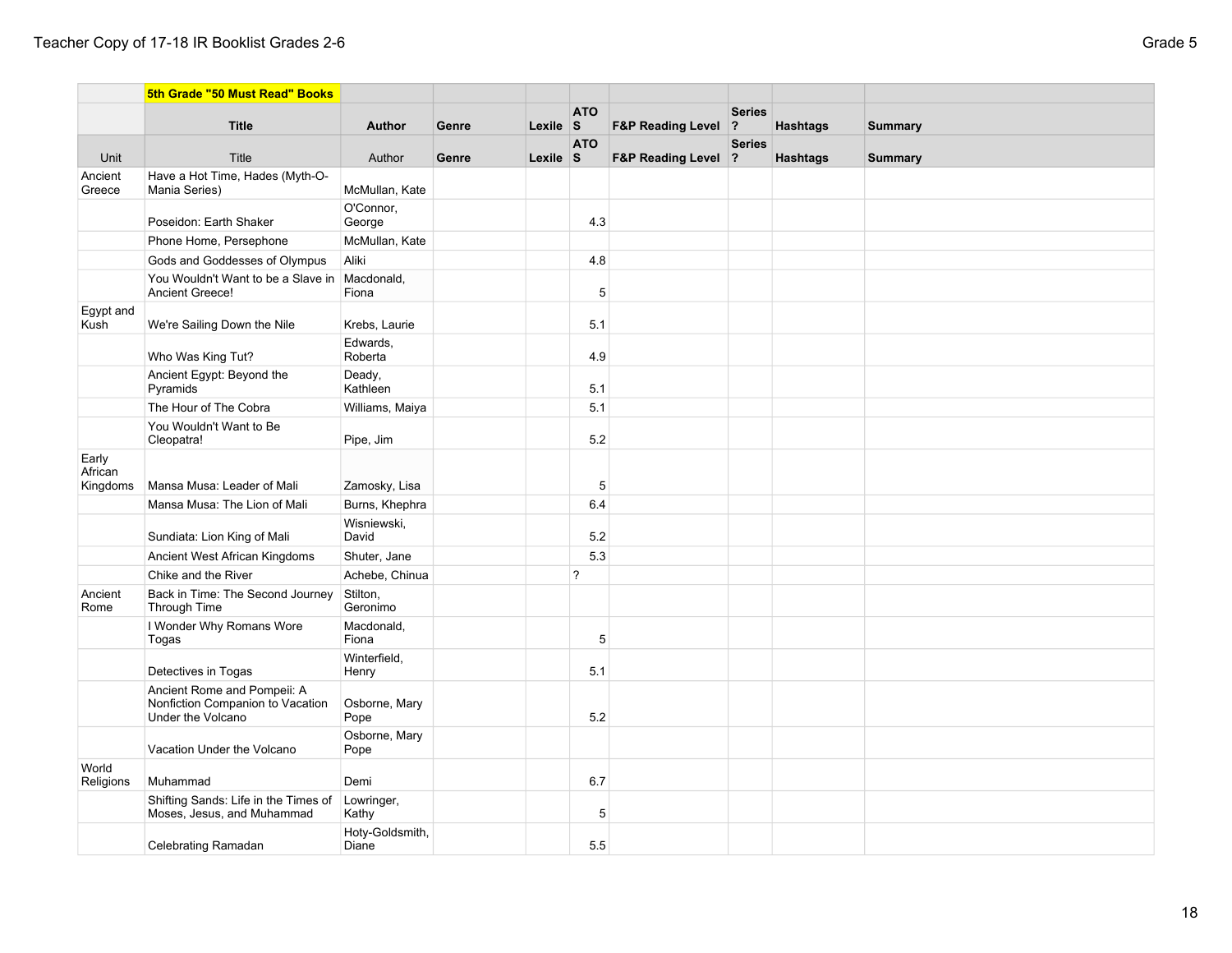|                       | 5th Grade "50 Must Read" Books                                                                                        |                              |       |          |                |                                |               |                 |                |
|-----------------------|-----------------------------------------------------------------------------------------------------------------------|------------------------------|-------|----------|----------------|--------------------------------|---------------|-----------------|----------------|
|                       | <b>Title</b>                                                                                                          | <b>Author</b>                | Genre | Lexile S | <b>ATO</b>     | <b>F&amp;P Reading Level ?</b> | <b>Series</b> | <b>Hashtags</b> | <b>Summary</b> |
|                       |                                                                                                                       | Beneduce, Ann                |       |          |                |                                |               |                 |                |
|                       | Moses: The Long Road to Freedom                                                                                       | Keay                         |       |          | 5.6            |                                |               |                 |                |
|                       | Who Was Jesus?                                                                                                        | Morgan, Ellen                |       |          | 5 <sup>5</sup> |                                |               |                 |                |
| China and             |                                                                                                                       |                              |       |          |                |                                |               |                 |                |
| the Silk<br>Road      | City of Death                                                                                                         | Laurence Yep                 |       |          | 6.2            |                                |               |                 |                |
|                       | Chengli and the Silk Road Caravan                                                                                     | Kang, Hildi                  |       |          | 5.2            |                                |               |                 |                |
|                       | China: Land of the Emperor's Great                                                                                    |                              |       |          |                |                                |               |                 |                |
|                       | Wall: A Nonfiction Companion to<br>Day of the Dragon King                                                             | Osborne, Mary<br>Pope        |       |          | 5.5            |                                |               |                 |                |
|                       | Day of the Dragon King                                                                                                | Osborne, Mary<br>Pope        |       |          | 3.3            |                                |               |                 |                |
|                       | The Warlord's Alarm                                                                                                   | Pilegard,<br>Virginia Walton |       |          | 5              |                                |               |                 |                |
| Japan                 | Usagi Yojimbo Book One                                                                                                | Stan Sakai                   |       |          | $\overline{?}$ |                                |               |                 |                |
|                       | Samurai                                                                                                               | McLeese, Don                 |       |          | 5.1            |                                |               |                 |                |
|                       | Cultures of the Past                                                                                                  | Bruce, Julia                 |       |          | 5              |                                |               |                 |                |
|                       | <b>Great Warriors</b>                                                                                                 | Weil, Ann                    |       |          | 5.1            |                                |               |                 |                |
|                       | Blue Fingers: A Ninja's Tale                                                                                          | Whitesel,<br>Cheryl Aylward  |       |          | 5.2            |                                |               |                 |                |
| Long Walk<br>to Water | Archer's Quest                                                                                                        | Park, Linda Sue              |       |          |                |                                |               |                 |                |
|                       | The Good Braider                                                                                                      | <b>Terry Farish</b>          |       |          |                |                                |               |                 |                |
|                       | A Year of No Rain                                                                                                     | <b>ALice Mead</b>            |       |          |                |                                |               |                 |                |
|                       | War Child: A Child Soldier                                                                                            | emmanuel jal                 |       |          |                |                                |               |                 |                |
| Dreamer               | Esperanza Rising                                                                                                      | Ryan, Pam<br>Munoz           |       |          |                |                                |               |                 |                |
|                       | Becoming naomi leon                                                                                                   | Ryan, Pam<br>Munoz           |       |          |                |                                |               |                 |                |
|                       | Wolf Hollow                                                                                                           | Lauren wolk                  |       |          |                |                                |               |                 |                |
|                       | Mariana and the Merchild: A<br>Folktale from Chile                                                                    | Pitcher,<br>Caroline         |       |          |                |                                |               |                 |                |
|                       | Chile                                                                                                                 | Lisa Owings                  |       |          |                |                                |               |                 |                |
| Number<br>the Stars   | The Nazi Hunters: How a Team of<br>Spies and Survivors Captured the<br>World's Most Notorious Nazi by<br>Neal Bascomb | Bascomb, Neal                |       |          |                |                                |               |                 |                |
|                       | The Devil's Arithmetic                                                                                                | Yolen                        |       |          |                |                                |               |                 |                |
|                       | Diary of a Young Girl                                                                                                 | Frank, Anne                  |       |          | 6.5            |                                |               |                 |                |
|                       | Maus: A Survivor's Tale, I: My<br><b>Father Bleeds History</b>                                                        | Spiegelman, Art              |       |          | 3.2            |                                |               |                 |                |
|                       | The Boy in the Striped Pajamas                                                                                        | Boyne, John                  |       |          | 5.8            |                                |               |                 |                |
|                       |                                                                                                                       |                              |       |          |                |                                |               |                 |                |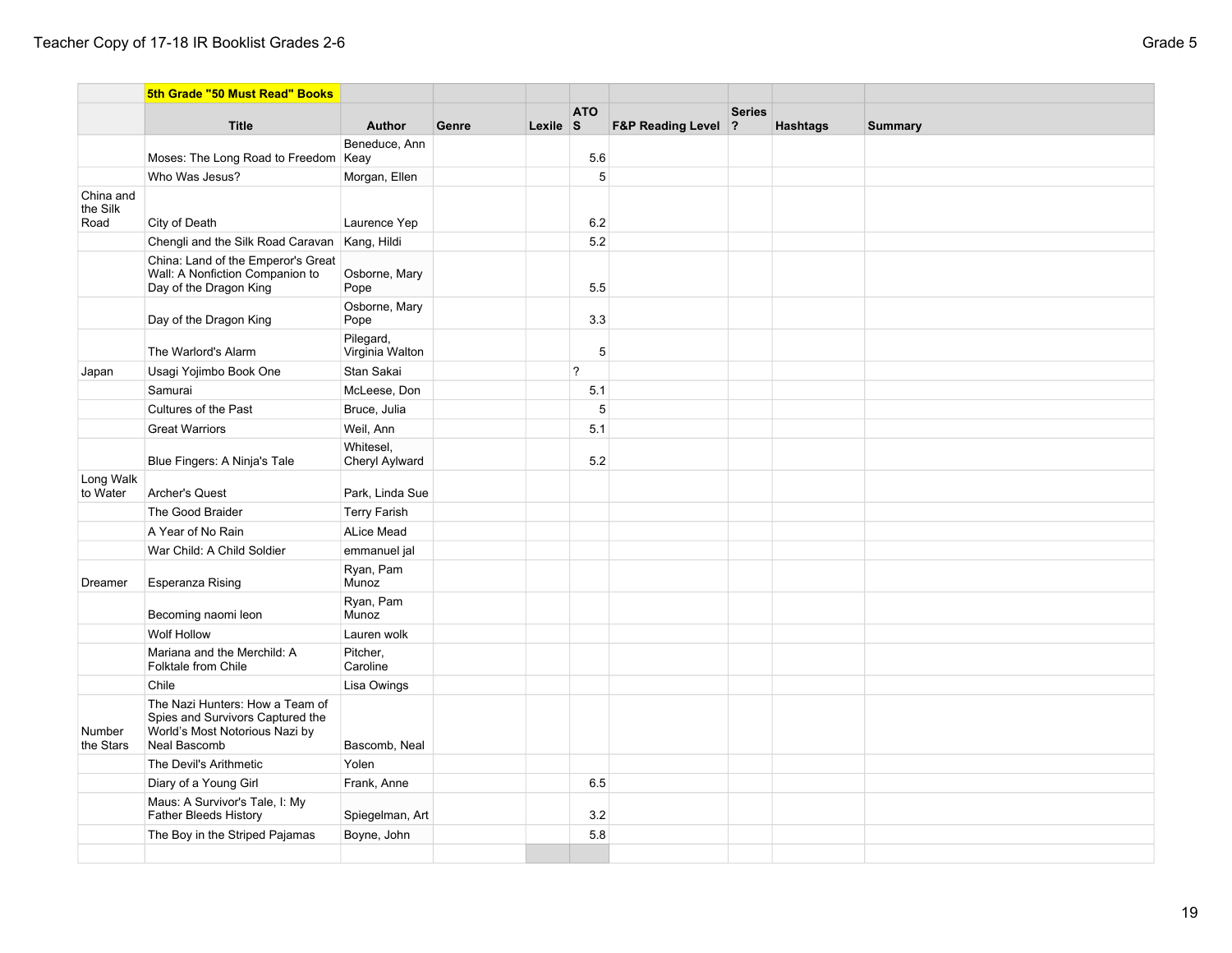| 6th Grade "50 Must Read"<br><b>Books</b>              |                                      |       |      |                   |                              |             |                                  |                                                                                                                                                                                                 |
|-------------------------------------------------------|--------------------------------------|-------|------|-------------------|------------------------------|-------------|----------------------------------|-------------------------------------------------------------------------------------------------------------------------------------------------------------------------------------------------|
|                                                       |                                      |       |      |                   | F&P<br><b>Reading Series</b> |             |                                  |                                                                                                                                                                                                 |
| <b>Title</b>                                          | <b>Author</b>                        | Genre |      | Lexile ATOS Level |                              | $ 2\rangle$ | <b>Hashtags</b>                  | <b>Summary</b>                                                                                                                                                                                  |
| The Lion, the Witch, and the                          |                                      |       |      |                   |                              |             | #magic<br>#fantasy<br>#adventure | Four English school children find their way through the back of<br>a wardrobe into the magic land of Narnia and assist Aslan, the<br>golden lion, to triumph over the White Witch. This edition |
| 1 Wardrobe                                            | C. S. Lewis                          |       | 940  |                   | $\top$                       | Υ           | #wizards                         | abridged by Amanda Benjamin. Book #1.                                                                                                                                                           |
| 2 Inkheart                                            | Cornelia Funke                       |       |      |                   | W                            |             |                                  |                                                                                                                                                                                                 |
| 3 The Graveyard Book                                  | Gaiman, Neil                         |       |      |                   | X                            |             |                                  |                                                                                                                                                                                                 |
| The Boy Who Harnessed the<br>4 Wind                   | William<br>Kamkwamba                 |       |      |                   | W                            |             |                                  |                                                                                                                                                                                                 |
| 5 Inside Out and Back Again                           | Thanhha Lai                          |       |      |                   | W                            |             |                                  |                                                                                                                                                                                                 |
| The Evolution of Calpurnia<br>6 Tate                  | Kelly, Jacqueline                    |       |      |                   | Y                            |             |                                  |                                                                                                                                                                                                 |
| 7 The Outsiders                                       | Hinton, S.E.                         |       |      | 4.70              |                              |             |                                  |                                                                                                                                                                                                 |
| 8 Wonder                                              | R. J. Palacio                        |       |      |                   | U                            |             |                                  |                                                                                                                                                                                                 |
| 9 Moon Over Manifest                                  | Clare Vanderpool                     |       |      |                   | U                            |             |                                  |                                                                                                                                                                                                 |
| 10 The Wednesday Wars                                 | Schmidt, Gary D.                     |       |      | 5.90              |                              |             |                                  |                                                                                                                                                                                                 |
| Lemony Snicket: The Bad<br>11 Beginning               | <b>Lemony Snicket</b>                |       |      |                   | $\vee$                       |             |                                  |                                                                                                                                                                                                 |
| 12 Maniac Magee                                       | Jerry Spinelli                       |       |      |                   | W                            |             |                                  |                                                                                                                                                                                                 |
| 13 When You Reach Me                                  | Rebecca Stead                        |       |      |                   | W                            |             |                                  |                                                                                                                                                                                                 |
| 14 THe Misfits                                        | Howe                                 |       |      |                   | W                            |             |                                  |                                                                                                                                                                                                 |
| 37 A Monster Calls                                    | Ness, Patrick                        |       |      |                   | $\top$                       |             |                                  |                                                                                                                                                                                                 |
| 16 Echo                                               | Pam Munoz Ryan                       |       |      |                   | Y                            |             |                                  |                                                                                                                                                                                                 |
| 17 Good Fortune                                       | Carter, Noni                         |       |      | 5.20              |                              |             |                                  |                                                                                                                                                                                                 |
| 18 Walk Two Moons                                     | Creech, Sharon                       |       |      |                   | V                            |             |                                  |                                                                                                                                                                                                 |
| The Lightning Thief: Percy<br>19 Jackson              | Riordan, Rick                        |       |      |                   | W                            |             |                                  |                                                                                                                                                                                                 |
| 20 The Mighty Miss Malone                             | Curtis.<br><b>Christopher Paul</b>   |       |      |                   | U                            |             |                                  |                                                                                                                                                                                                 |
| 21 A Single Shard                                     | Park, Linda Sue                      |       |      |                   | U                            |             |                                  |                                                                                                                                                                                                 |
| 22 Roll of Thunder, Hear My Cry                       | Taylor                               |       | 920L |                   |                              |             |                                  |                                                                                                                                                                                                 |
| 23 The Boy in the Black Suit                          | Reynolds, Jason                      |       |      | 4.80              |                              |             |                                  |                                                                                                                                                                                                 |
| Jump at de Sun: the Story of<br>24 Zora Neale Hurston | Porter, AP                           |       |      |                   |                              |             |                                  |                                                                                                                                                                                                 |
| 25 Becoming Naomi Leon                                | Munoz Ryan, Pam                      |       |      |                   |                              |             |                                  |                                                                                                                                                                                                 |
| 26 Circuit                                            | Jiminez, Francisco                   |       |      | 5.30              |                              |             |                                  |                                                                                                                                                                                                 |
| Story Painter: The Life of<br>27 Jacob Lawrence       | Duggleby, John                       |       |      | 6.40              |                              |             |                                  |                                                                                                                                                                                                 |
| 28 All American Boys                                  | Reynolds, Jason<br>and Brendan Kelly |       |      | $4.90$ S          |                              |             |                                  |                                                                                                                                                                                                 |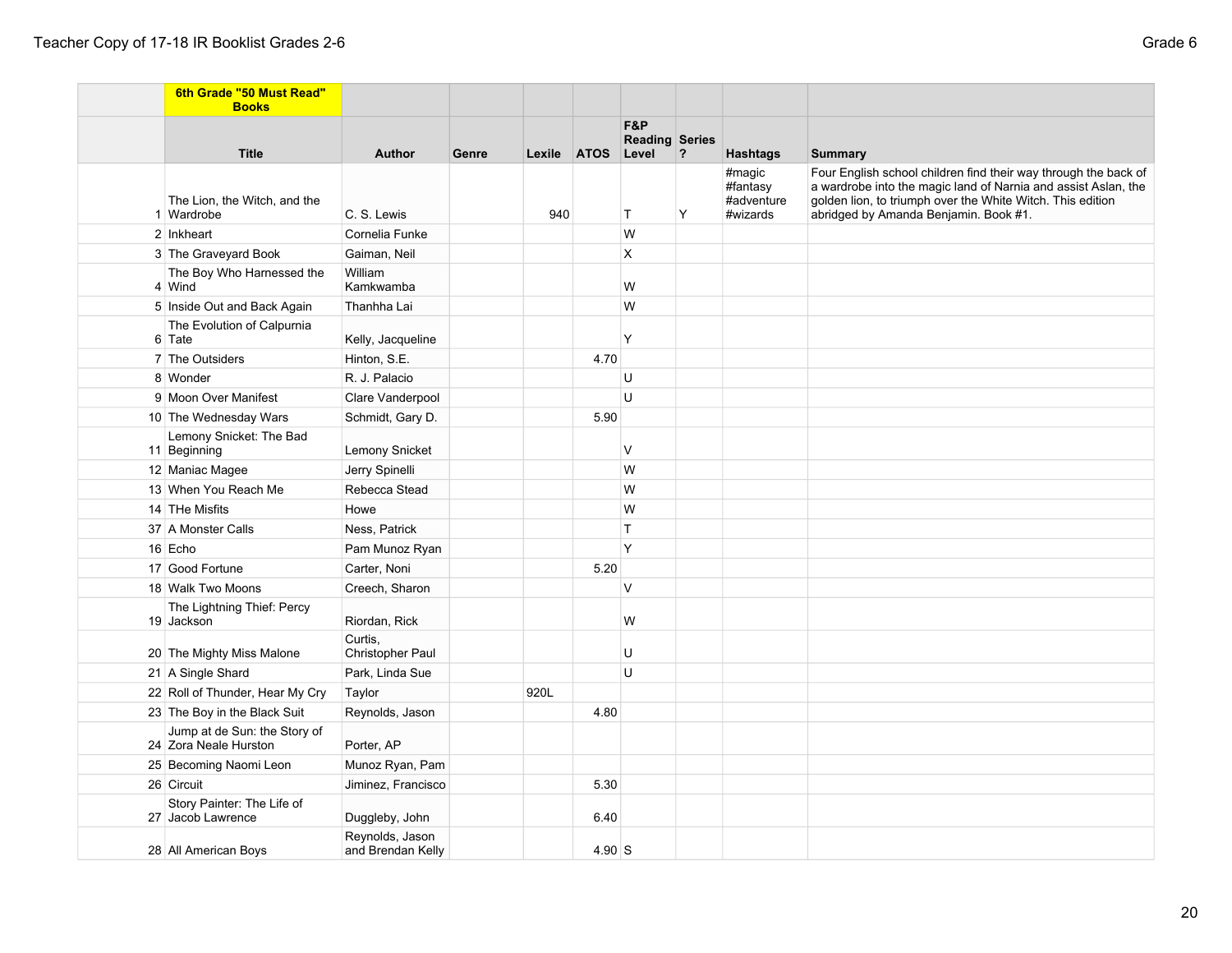|                             | 6th Grade "50 Must Read"<br><b>Books</b>                       |                          |       |        |                   |                                       |   |                 |                |
|-----------------------------|----------------------------------------------------------------|--------------------------|-------|--------|-------------------|---------------------------------------|---|-----------------|----------------|
|                             | <b>Title</b>                                                   | <b>Author</b>            | Genre |        | Lexile ATOS Level | F&P<br><b>Reading Series</b>          | ? | <b>Hashtags</b> | <b>Summary</b> |
|                             |                                                                | Snyder, Zilpha           |       |        |                   |                                       |   |                 |                |
|                             | 29 The Egypt Game                                              | Keatley                  |       |        | 6.40              |                                       |   |                 |                |
|                             | A Dragon's Guide to the Care<br>30 and Feeding of Humans       | Yep, Laurence            |       |        | 5.60              |                                       |   |                 |                |
|                             | 31 Better Nate Than Never                                      | Federle, Tim             |       |        |                   | Z                                     |   |                 |                |
|                             | In the Footsteps of Crazy<br>32 Horse                          | Marshall, Joseph         |       |        |                   | U                                     |   |                 |                |
|                             | 33 Brown Girl Dreaming                                         | Woodson,<br>Jacqueline   |       |        | $5.30$ U          |                                       |   |                 |                |
|                             | 34 The Code Talkers                                            | Bruchac, Joseph          |       |        | 6.40              |                                       |   |                 |                |
|                             | Lizzie Bright and the<br>35 Buckminster Boy                    | Schmidt, Gary D.         |       |        | 5.90              |                                       |   |                 |                |
|                             | 36 M.C. Higgins, the Great                                     | Hamilton, Virginia       |       |        |                   | $\mathsf{X}$                          |   |                 |                |
|                             | 37 Drama                                                       | Telgemier, Raina         |       | 400    |                   |                                       |   |                 |                |
|                             | 38 Planet Middle School                                        | Grimes, Nikki            |       |        | $4.00$ U          |                                       |   |                 |                |
|                             | 39 We Could Be Brothers                                        | Barnes, Derrick          |       |        |                   | Y                                     |   |                 |                |
|                             | 40 Bone: Out From Boneville                                    | Smith, Jeff              |       |        | 2.40              |                                       |   |                 |                |
|                             | 41 Monster                                                     | Myers, Walter<br>Dean    |       |        | 5.10              |                                       |   |                 |                |
|                             | 42 Juba!                                                       | Myers, Walter<br>Dean    |       |        | 5.30              |                                       |   |                 |                |
|                             | Harry Potter and the Sorcerer's<br>43 Stone                    | Rowling, JK              |       |        |                   | $\vee$                                |   |                 |                |
|                             | 44 Gone Crazy in Alabama                                       | Williams-Garcia,<br>Rita |       |        | 4.50              |                                       |   |                 |                |
|                             | 45 Wolves of Willoughby Chase                                  | Aiken, Joan              |       |        | 6.50              |                                       |   |                 |                |
|                             | 46 P.S. Be Eleven                                              | Williams-Garcia,<br>Rita |       |        | 4.60              |                                       |   |                 |                |
|                             | 47 Freak the Mighty                                            | Philbrick, Rodman        |       |        | 5.40              |                                       |   |                 |                |
|                             | 48 The Skin I'm In                                             | Flake, Sharon            |       |        | 4.40 W            |                                       |   |                 |                |
|                             | 49 Tuck Everlasting                                            | Babbitt, Natalie         |       |        | 3.80              |                                       |   |                 |                |
|                             | 50 Forged By Fire                                              | Draper, Sharon           |       |        | 4.70              |                                       |   |                 |                |
|                             |                                                                |                          |       |        |                   |                                       |   |                 |                |
|                             |                                                                |                          |       |        |                   |                                       |   |                 |                |
|                             | <b>6th Grade Unit Aligned</b><br><b>Books (1 copy of each)</b> |                          |       |        |                   |                                       |   |                 |                |
| <b>Unit</b>                 | <b>Title</b>                                                   | Author                   | Genre | Lexile | <b>ATOS</b>       | F&P<br><b>Reading Series</b><br>Level | ? | <b>Hashtags</b> | <b>Summary</b> |
| Slavery or CE   The Captive |                                                                | Hansen, Joyce            |       |        | 5.10              |                                       |   |                 |                |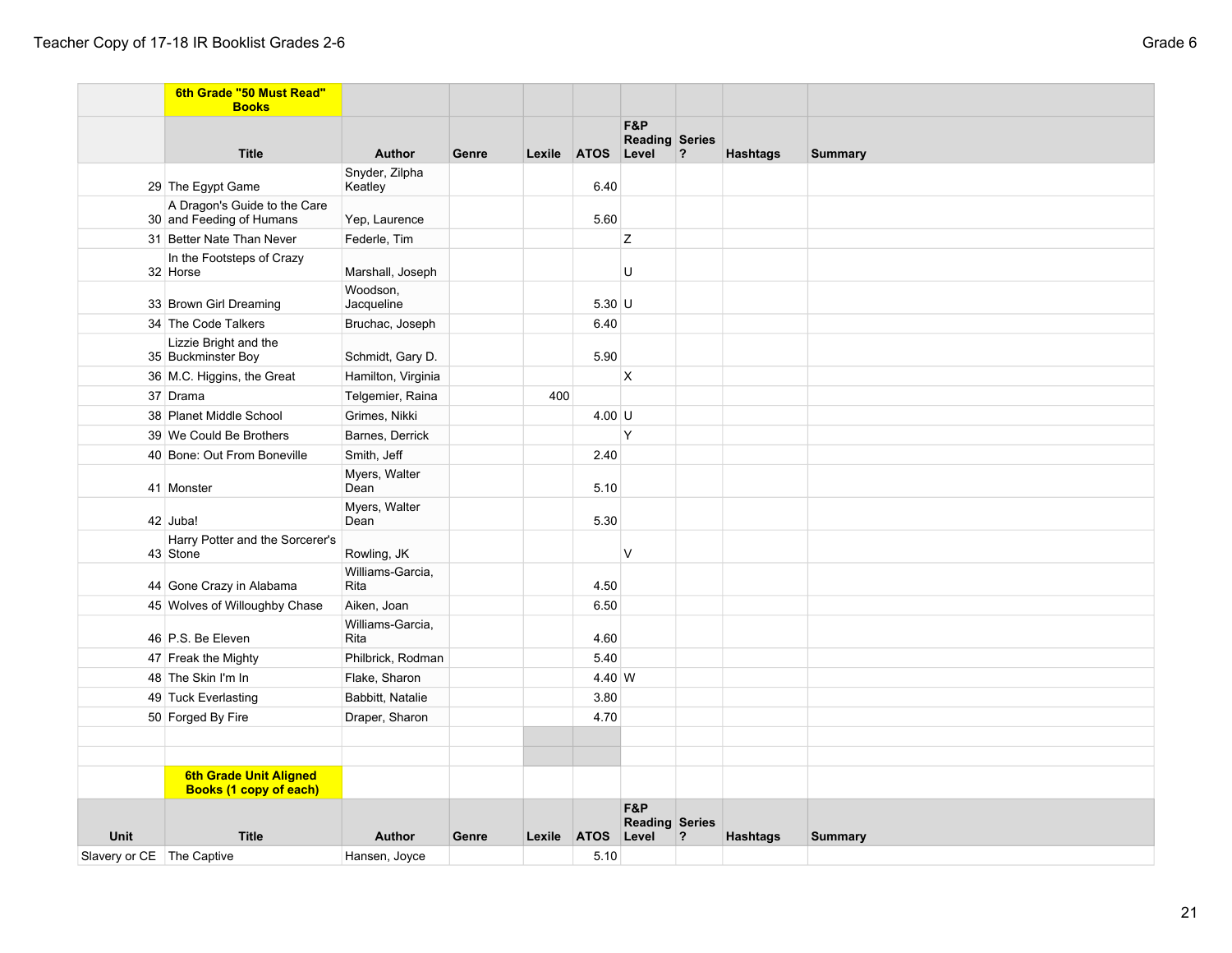|                         | 6th Grade "50 Must Read"<br><b>Books</b>                                               |                           |       |     |                          |                              |   |                 |                |
|-------------------------|----------------------------------------------------------------------------------------|---------------------------|-------|-----|--------------------------|------------------------------|---|-----------------|----------------|
|                         |                                                                                        |                           |       |     |                          | F&P<br><b>Reading Series</b> |   |                 |                |
|                         | <b>Title</b>                                                                           | Author                    | Genre |     | Lexile ATOS Level        |                              | ? | <b>Hashtags</b> | <b>Summary</b> |
|                         | Nzingha: Warrior Queen of<br>Matamba                                                   | McKissack,<br>Patricia C. |       |     | 5.60                     |                              |   |                 |                |
|                         | <b>Before Columbus</b>                                                                 | Mann, Charles C           |       |     | 8.10                     |                              |   |                 |                |
|                         | Anacaona, Golden Flower                                                                | Danticat, Edwidge         |       |     | 6.50                     |                              |   |                 |                |
|                         | The Kidnapped Prince                                                                   | Cameron, Ann              |       | 5.9 | 6.90                     |                              |   |                 |                |
| Renaissance             | Leonardo Da Vinci                                                                      | Krull, Kathleen           |       |     | 7.70                     |                              |   |                 |                |
|                         | Michelangelo                                                                           | Venezia, Mike             |       |     | 5.00                     |                              |   |                 |                |
|                         | Who Was Leonardo Da Vinci?                                                             | Edwards, Roberta          |       |     | 5.40                     |                              |   |                 |                |
|                         | Assassin's Creed:<br>Renaissance                                                       | Bowden, Oliver            |       |     | $\overline{\phantom{0}}$ |                              |   |                 |                |
|                         | Stravaganza: City of Masks                                                             | Hoffman, Mary             |       |     | 6.20                     |                              |   |                 |                |
| Reformers and<br>Rebels | Dear Martin                                                                            | Stone, Nic                |       |     |                          |                              |   |                 |                |
|                         | Piecing Me Together                                                                    | Watson, Renee             |       |     |                          |                              |   |                 |                |
|                         | We Could Be Brothers                                                                   | Barnes, Derrick           |       |     | 4.00                     |                              |   |                 |                |
|                         | How It Went Down                                                                       | Magoon, Kekla             |       |     |                          |                              |   |                 |                |
|                         | THe Lions of Little Rock                                                               | Levine, Kristin           |       |     |                          | X                            |   |                 |                |
| Middle Ages             | The Book of Beasts                                                                     | Barrowman, John           |       |     | 6.10                     |                              |   |                 |                |
|                         | Lots of Things You Want to<br>Know About Knightsand<br>Some You Don't                  | West, David               |       |     | 5.80                     |                              |   |                 |                |
|                         | The Making of a Knight                                                                 | O'Brien, Patrick          |       |     | 5.90                     |                              |   |                 |                |
|                         | <b>Mimus</b>                                                                           | Thal, Lilli               |       |     | 6.00                     |                              |   |                 |                |
|                         | Catherine, Called Birdie                                                               | Cushman, Karen            |       |     | 6.40                     |                              |   |                 |                |
| Middle<br>East/Islam    | Travelling Man: The Journey of<br>Ibn Battuta                                          | Rumford, James            |       |     | 4.00                     |                              |   |                 |                |
|                         | Islam                                                                                  | Amer, Fatma               |       |     | 6.40                     |                              |   |                 |                |
|                         | The Medieval Islamic World:<br><b>Conflict and Conquest</b>                            | Cohn, Jessica             |       |     | 5.60                     |                              |   |                 |                |
|                         | The Amazing Travels of Ibn<br><b>Battuta</b>                                           | Sharafeddine,<br>Fatima   |       |     |                          |                              |   |                 |                |
|                         | The Genius of Islam                                                                    | Barnard, Bryn             |       |     | 8.80                     |                              |   |                 |                |
| Slavery                 | Before There Was Mozart: The<br>Story of Joseph Boulogne,<br>Chevalier de Saint-George | Cline-Ransome,<br>Lesa    |       |     | 6.90                     |                              |   |                 |                |
|                         | To Be a Slave                                                                          | Lester, Julius            |       |     | 4.60                     |                              |   |                 |                |
|                         | Nat Turner and the Virginia<br>Slave Revolt                                            | Neshama, Rivvy            |       |     | 5.30                     |                              |   |                 |                |
|                         |                                                                                        | 47 Mosley, Walter         |       |     | 5.20                     |                              |   |                 |                |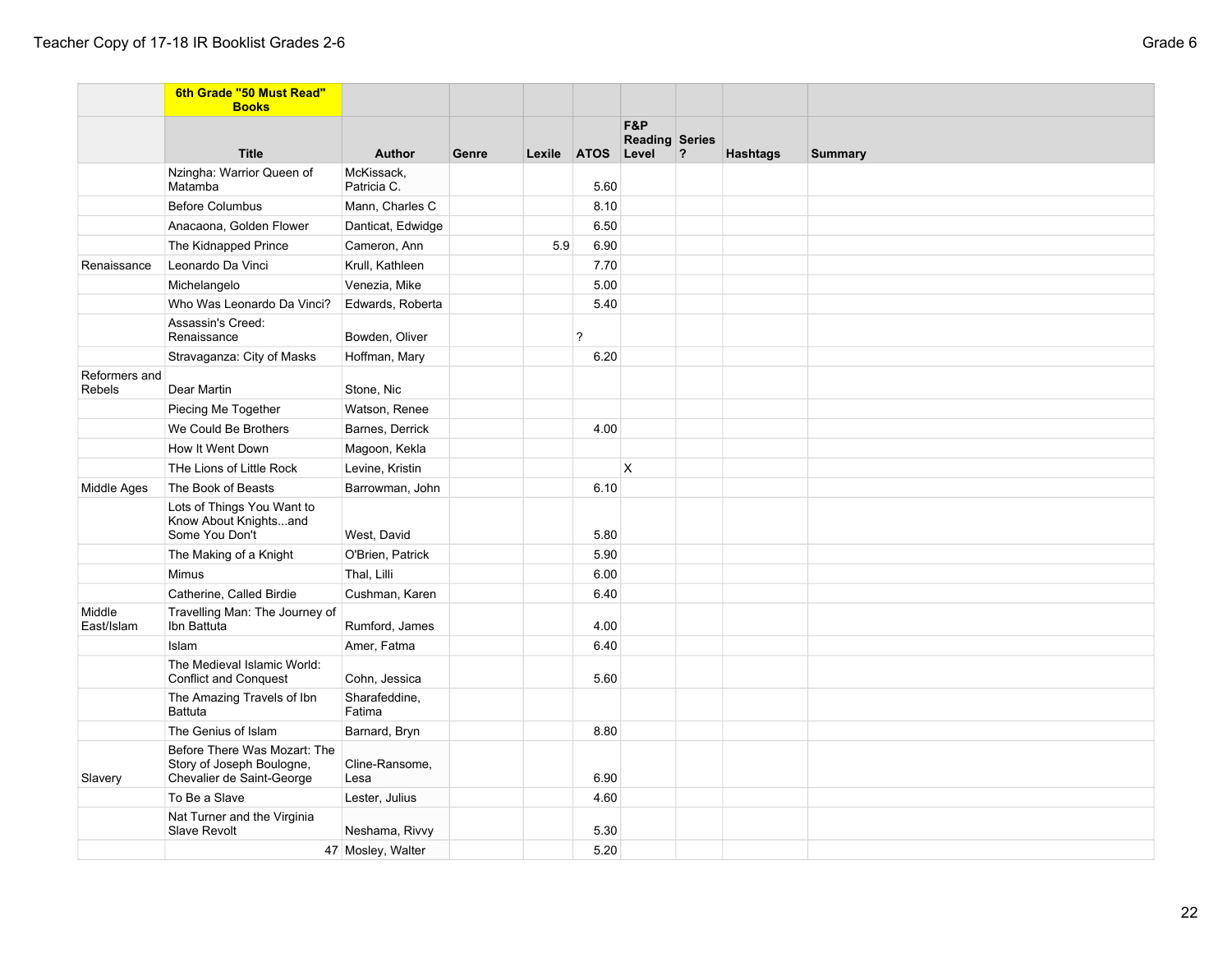|                             | 6th Grade "50 Must Read"<br><b>Books</b>                                                       |                      |       |        |             |                                       |   |                 |                |
|-----------------------------|------------------------------------------------------------------------------------------------|----------------------|-------|--------|-------------|---------------------------------------|---|-----------------|----------------|
|                             | <b>Title</b>                                                                                   | Author               | Genre | Lexile | <b>ATOS</b> | F&P<br><b>Reading Series</b><br>Level | ? | <b>Hashtags</b> | <b>Summary</b> |
|                             | Kindred                                                                                        | Butler, Octavia      |       |        |             |                                       |   |                 |                |
| Amer Colonies To Be a Slave |                                                                                                | Lester, Julius       |       |        | 6.90        |                                       |   |                 |                |
|                             | <b>Crispus Attucks</b>                                                                         | McLesse, Don         |       |        | 5.30        |                                       |   |                 |                |
|                             | A Spy Called James: The True<br>Story of James Lafayette,<br>Revolutionary War Double<br>Agent | Rockwell, Anne       |       |        | 5.20        |                                       |   |                 |                |
|                             | Phillis Wheatley                                                                               | McLesse, Don         |       |        | 5.40        |                                       |   |                 |                |
|                             | Let it Begin Here! Lexington<br>and Concord: First Battles of<br>the American Revolution       | Fradin, Dennis B     |       |        | 5.50        |                                       |   |                 |                |
| The Giver                   | <b>Gathering Blue</b>                                                                          | Lowry                |       | 5      |             |                                       |   |                 |                |
|                             | Messenger                                                                                      | Lowry                |       | 4.9    |             |                                       |   |                 |                |
|                             | Son                                                                                            | Lowry                |       | 5      |             |                                       |   |                 |                |
|                             | The Book Thief                                                                                 | Zusak, Markus        |       | 5.1    |             |                                       |   |                 |                |
| Chains                      | Forge                                                                                          | Anderson             |       |        |             |                                       |   |                 |                |
|                             | Ashes                                                                                          | Anderson             |       |        |             |                                       |   |                 |                |
|                             | <b>Woods Runner</b>                                                                            | Paulsen              |       |        |             |                                       |   |                 |                |
|                             | Hang a Thousand Trees With<br><b>Ribbons</b>                                                   | Rinaldi              |       |        |             |                                       |   |                 |                |
| <b>Twelve Angry</b><br>Men  | To Kill a Mockingbird                                                                          | Lee                  |       | 5.6    |             |                                       |   |                 |                |
|                             | THe Crucible                                                                                   | Miller               |       | 4.9    |             |                                       |   |                 |                |
|                             | Fences                                                                                         | Wilson               |       | 3.5    |             |                                       |   |                 |                |
|                             | The Piano Lesson                                                                               | Wilson               |       | 3.6    |             |                                       |   |                 |                |
| Shakespeare<br>(Expedition) | William Shakesepear's Star<br>Wars: Verily, A New Hope                                         | Doescher, Ian        |       | 5.8    |             |                                       |   |                 |                |
|                             | Wicked Will: A Mystery of<br>Young William Shakespeare                                         | MacDonald,<br>Bailey |       | 5.9    |             |                                       |   |                 |                |
|                             |                                                                                                |                      |       |        |             |                                       |   |                 |                |